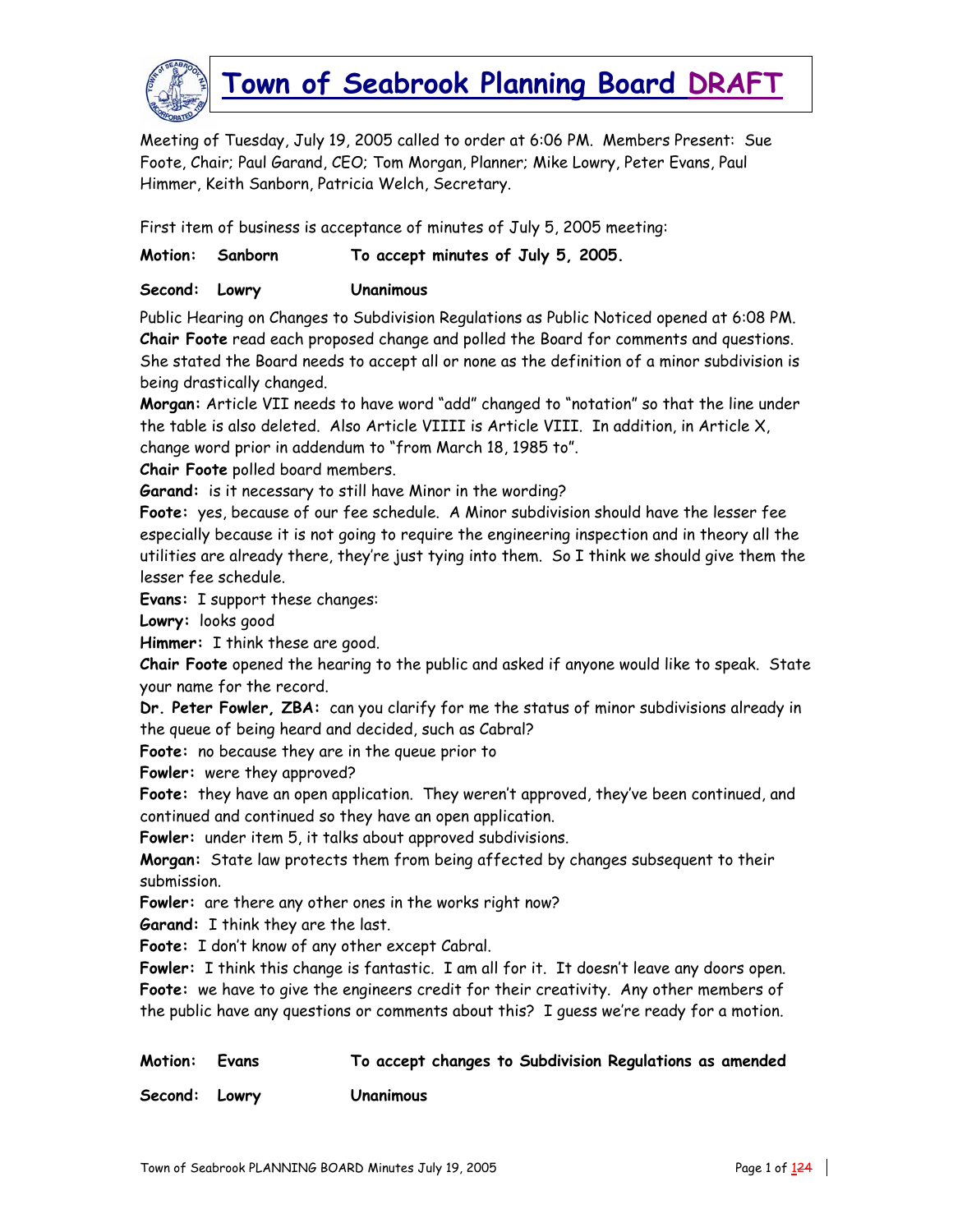

Closed Public Hearing on Changes to Subdivision Regulations at 6:15 PM Opened Public Hearing on Public Noticed Cases at 6:15 PM.

05-31 Proposal by Wildwood Real Estate Holdings, LLC for a condominium conversion at 7 & 9 Pineo Farms Road, Tax Map 4, Lot 14-114. Do we want to, these are all just condo conversions are they not?

**Wayne Morrill**, Jones & Beach Engineers: I would like to have all four of them continued until the Conservation Easement is acceptable to the Town and then continue it from that. **Foote:** there has been a request from the owner/applicant representative for a continuance until the conservation easement is enacted.

05-31 Proposal by Wildwood Real Estate Holdings, LLC for a condominium conversion at 7 & 9 Pineo Farms Road, Tax Map 4, Lot 14-114.

05-32 Proposal by Wildwood Real Estate Holdings, LLC for a condominium conversion at 18 & 20 Pineo Farms Road, Tax Map 4, Lot 14-105.

05-33 Proposal by Wildwood Real Estate Holdings, LLC for a condominium conversion at 24 & 26 Pineo Farms Road, Tax Map 4, Lot 14-106.

05-34 Proposal by Wildwood Real Estate Holdings, LLC for a condominium conversion at 19 & 21 Pineo Farms Road, Tax Map 4, Lot 14-112.

**Motion: Evans To Continue Cases 05-31, 05-32, 05-33 and 05-34 until August 16, 2005 at 6:00 PM.** 

**Second: Lowry Unanimous** 

**Morgan:** I didn't see any floor plans submitted.

**Morrill:** they were submitted as part of the package

Secretary: they only provide me with one copy and it stays in the file

Foote: one question about the 16<sup>th</sup>. That's a pretty full schedule because we have the extensive subdivision changes, the corrections and edits on the  $16^{th}$ , correct? **Evans:** I think history has shown these cases don't take very long to dispense with so I stand by my motion.

**Foote:** it appears the schedule isn't as extensive as I thought.

Next, 05-35 Proposal by Clayton Gould LLC for a condominium conversion at 15 & 17 Gould's Way, Tax Map 3, Lot 5-33. Is there anyone here, applicant? Representative? Okay, we'll put him to the end of the queue just in case anyone shows up before the meeting is over. Next item, 05-36 Re-submittal of an as-built plan for the roadway at London Lane (case 00- 40), Tax Map 5, Lot 8.

**Wayne Morrill**, Jones & Beach Engineers:

**Garand:** during the tech review it was discussed with Town officials that the requested overlay of the road and what was there had not been provided.

**Morrill:** as you can see by this revised plan now on the profile view, we have added what was proposed for a roadway grade and what is actually existing on the profile elevations. When you go out and as-built the road, though, you are not shooting the exact center line every 50 foot station so the computer is interpolating between those two points and it's coming up as you see on the roadway itself for a majority of the road it's pretty much within an inch or so what you're talking about across the whole thing until when you get towards the rear where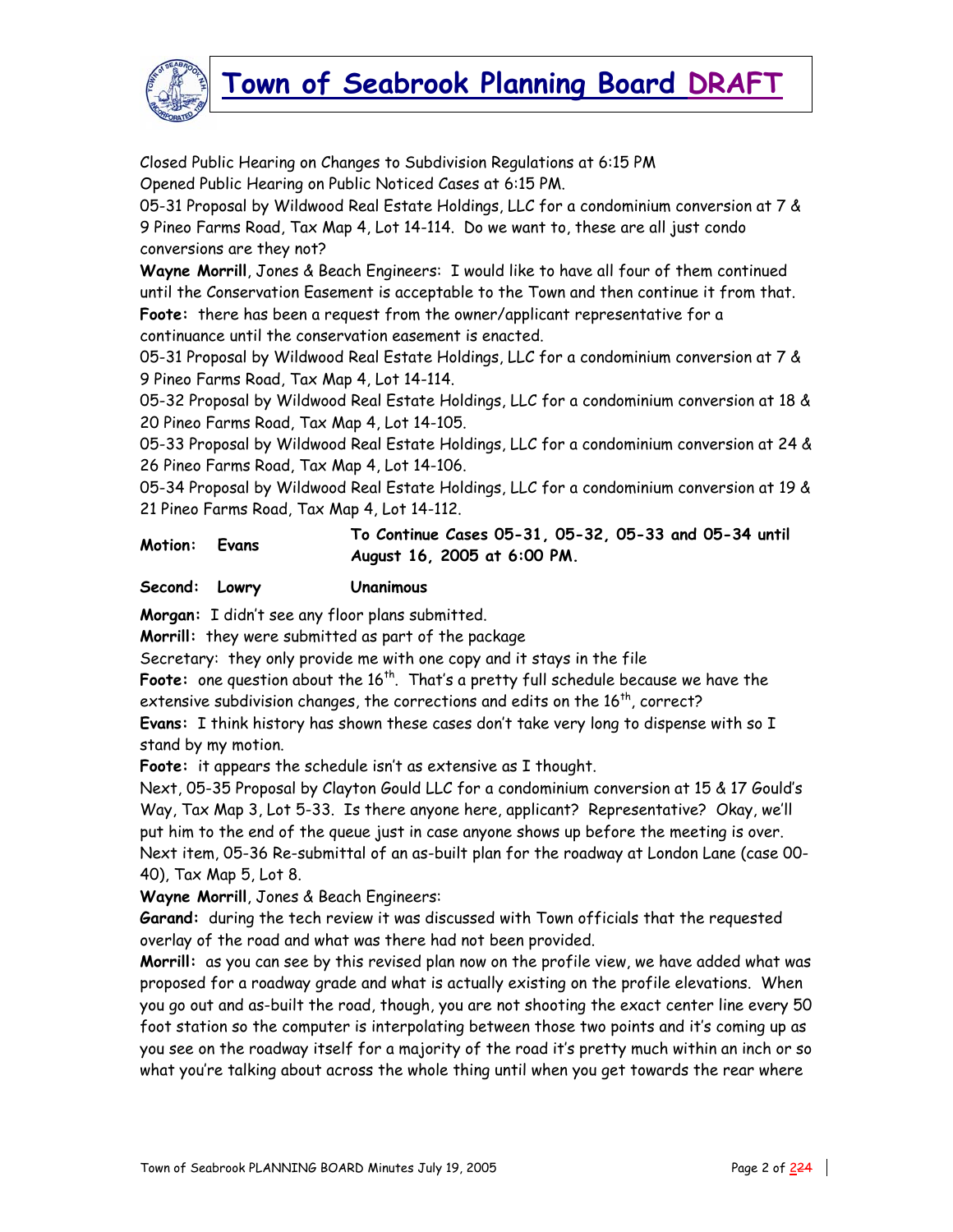

we have a slight deviation, it drops about almost a foot, it's getting close to a foot in the rear.

**Foote:** I don't see what you're talking about.

**Morrill:** Right here (points to chart on plan) on the profile you can see the as-built in dark bold and what was actually designed is in the lighter color so you can see the difference between the two numbers. The elevation of the road was built good until you get to the very end of the cul-de-sac. You can see where it goes from supposed to be at 61.7 and its 60.3 so there's about nine inches of difference where it was off at the rear. And that's actually the section, we're not here tonight for an as-built per se. We're here tonight because back over a year ago we came in front of this Board and in an informal hearing we asked this Board to approve the use of overhead power lines on this site because it was industrial and in lieu of not putting in under ground power. At that time the Board voted unanimously to allow overhead power, it was put into the ground. We've since been told by the Town Manager that it was not a formal Board hearing so we needed to come back in front of the Board. And also we're here tonight for the sewer line itself which was put in as you can see at the very end of the cul-de-sac, the elevation is up a little bit on the sewer line and the cul-de-sac actually tips down a little bit. The builder was advised by Warner Knowles that this is a similar situation in through Town, where when you have less that three feet of cover over a pipe you open up that area and you insulate with two-inch rigid insulation, you compact back over that and then you pave back over it. We are not asking for an as-built at this point, we are not trying to have the Town take over this road. We just have a road that right now has a couple open cuts init. We don't want to got through and do the sidewalks, the final grading and everything that it takes to finish this road without the Board giving us some advice one way or the other if this sewer line can stay the way it is because it would drastically have to change some of the roadway itself. In talking with Mr. Knowles we discussed a lot of areas in through Town, one being Port Lighting which is actually on this road, where there is a lot of cases where any building that's built away from the sewer right on top of the road is going to have to have individual pump stations. He indicated to me that they are not part of the Town's. The Town does not service those, those are an individual pump station that's all taken care of by the Town. He says that as along as there is insulation put over the lines like was done for Port Lighting there is no problems with that. He said that once people go in to try and put in a pump station the Sewer Department will go down and assist them to make sure they get the right kind of pumps, the Meyers pumps and everything that the Town wants to see so they know it's a good installation when it goes in. But he did not have any problems with this design itself. I spoke to him about the shortness of depth on the end of the cul-de-sac. He said it's a similar situation if you go anywhere down to the beach, it's the same thing down at the beach and anywhere in Town, with Jones & Beach putting in the sewer we know of quite a few areas like this. One of the reasons why some of the sewer did come in this location is the three culvert pipes that are going in underneath the road crossing. What the contractor did instead of doing a drop there, what he did is just carried a grade and carried that constant grade so that by the time he got near the end of the cul-de-sac he ran out of height. So that was the indication from Warner to rip up those areas, put in insulation, that's what the contractor has done. So we are asking the Board tonight to re-look at the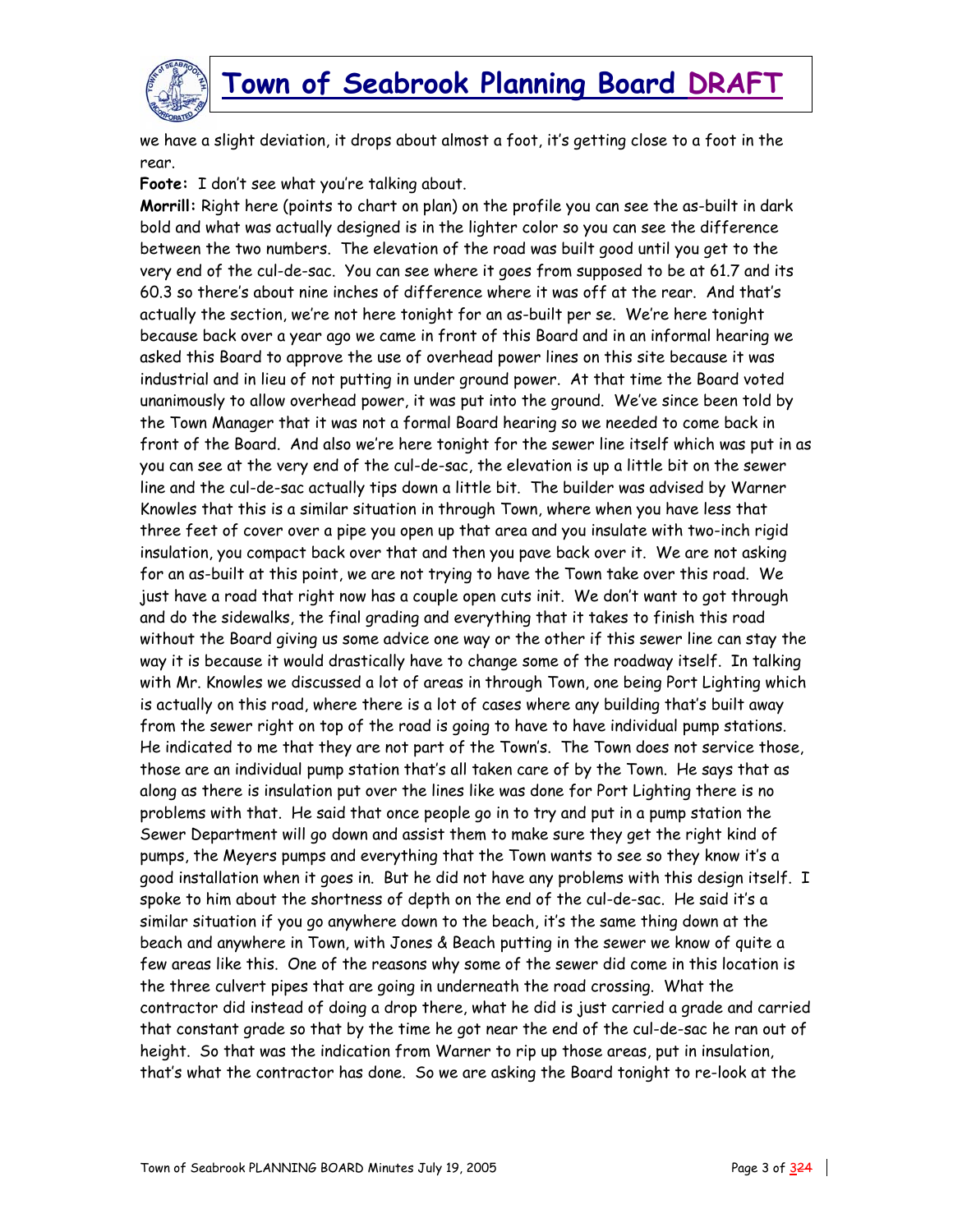

overhead power and give us one way or the other if the sewer can remain the way it is in the road so we can try and finish off the road.

**Garand:** during the tech review meeting it was stated that the Town probably would not accept the road if it did stay the way it was. Warner doesn't have the right to change those plans and doesn't have the right to do anything before going to the Board. He can't do that himself.

**Morrill:** before going where?

**Garand:** to the Planning Board.

**Morrill:** that's why we're here tonight.

**Garand:** basically in the discussion between the Town Manager and the other department heads it was discussed about not accepting the road if it wasn't built per plan.

**Morrill:** wasn't built per plan. Okay. Well, what I can say is the bounds were put in the right of way so the road is in the right location, we know that. We know the road was built all the way to the cul-de-sac on the right grades other than the last 100 feet. And from the plans itself, the sewer from that last manhole on, there is a slight deviation of what should have been there. For this contractor to go all the way back and try and go back over the crossing where those three pipes are I really don't think would serve anybody any service but I understand that cul-de-sac area is a little tight. I have to say there are a lot of other roads that are like this.

**Garand:** but those were existing at the time and retrofit to fit the sewer and the needs, right?

**Morrill:** the road itself?

**Garand:** the roads to which you are referring.

**Morrill:** there were existing roads. That's right.

**Garand:** this is a built road, per plan, and it should be built per specs and what's needed. We're not retrofitting something. This is a brand new road.

**Morrill:** okay.

**Foote:** I have a question. If the sewer pipe had been installed at the original designed grade, would pump stations be necessary?

**Morrill:** yes. Port Lighting definitely would have a pump station. The only one that might not is that next building after Port Lighting that was approved. Any, because of the depth, even if we changed at the end of the cul-de-sac, that last run is so minor in cover, just like a lot of places in Town it's like the last run. A lot of the lots any building that's over 200 feet off the road would have an individual pump station.

**Foote:** so you're doing pump station because of the shallow depth and possible freezing as opposed to not having the slope to the sewer line?

**Morrill:** no. I'm saying even if we drop that sewer line down to the proposed grade it was supposed to be, a lot of these would still have to be a pump station because we'd have to raise up every one of these lots like the last lot on that subdivision after you come to the road it drops right off and goes down towards the wetlands. No matter where you put that building, there's no way you're going to be able to go gravity unless you raise that whole thing about ten feet up in the air and I don't anybody who's going to come in here with ten feet of fill over five acres of land and try and go gravity sewer. So what you're going to see just like a lot of the plans that are along Ledge Road, a lot of those site plans are individual small condos and every body has to have a bathroom so by the time you get down to the end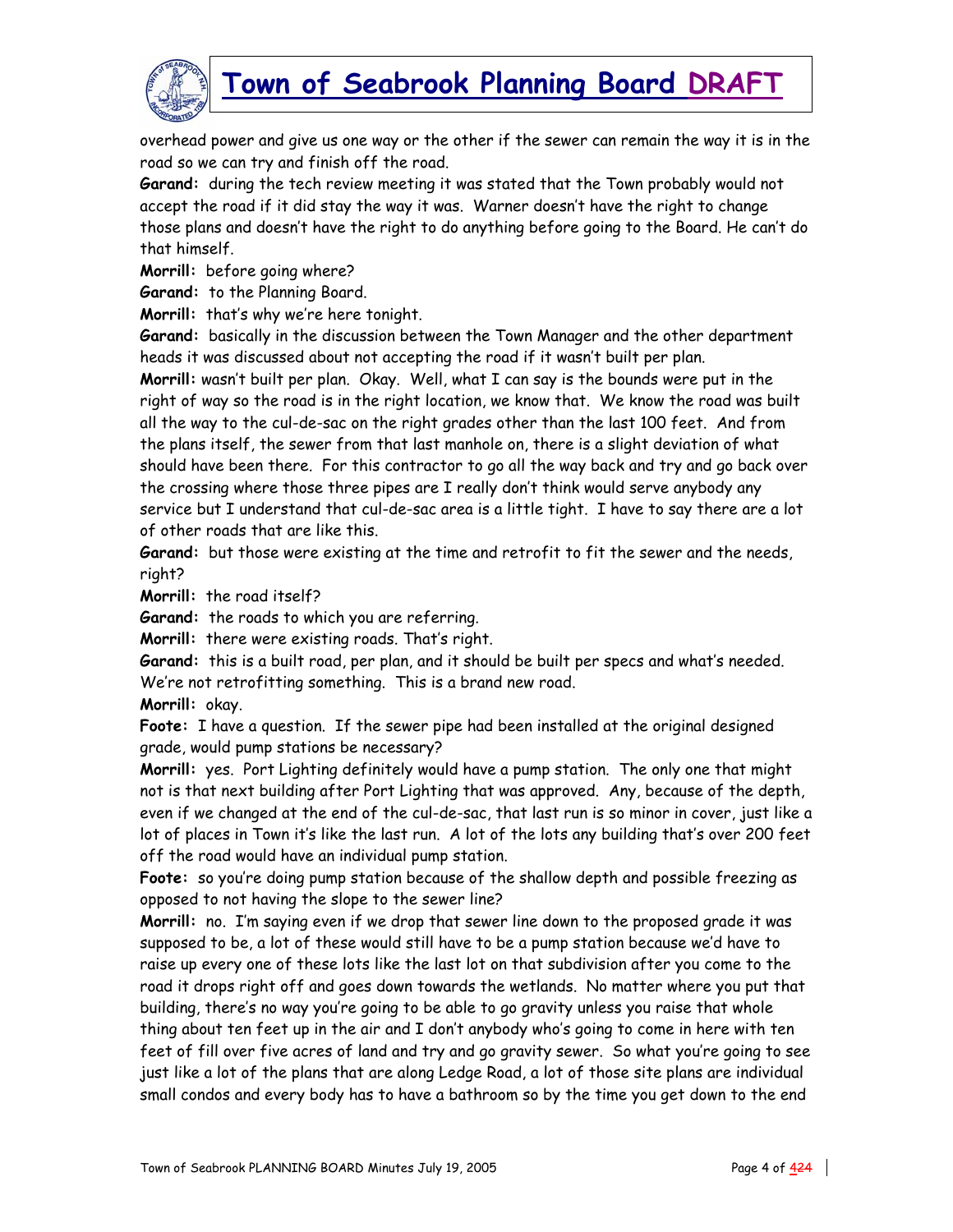

of the bathroom, you've got to pump back up because Ledge Road was very shallow when it went in especially up near Poland Springs. So those last couple lots are definitely in need of a pump station.

**Foote:** now you said that Warner said that the Town's not responsible for the pump stations, yet I've heard from Selectmen and others that the Town is responsible for them. **Garand:** not sure. One thing that was brought up in the Tech Review meeting also is that this is our wellhead protection area.

**Foote:** yes that's what I'm concerned about. A pump station in our aquifer wellhead protection area that's privately owned makes me a little bit nervous.

**Morrill:** I think that's why Warner indicated the Sewer Department goes in while they are installing it to make sure it meets Town specifications.

**Foote:** we already know from the experiences of Cross Beach Road that the alarm goes off in the middle of the night and the person goes out and shuts off the switch because the alarm's keeping him awake. Meanwhile it merrily pumps the effluent overflow into the saltmarsh.

**Morrill:** I don't think you're going to find that in an industrial park where I don't think you're going to have a lot of the guys walking out of there with

**Foote:** my concern is that where it is an industrial park they probably walk away Friday late afternoon, early evening sometime and don't come back until Monday morning or if we happen to have a four-day holiday. It's potential we could have effluent flowing into our aquifer for four days before anyone figures it out.

**Morrill:** I think it would be the opposite case because on those four-day weekends those people aren't working and more people are down at their houses pumping effluent where these would be dry. So, we're saying workforce down there is a lot different from somebody having a party at their house. This is work time, when everybody is working in the Town and if something goes wrong, that alarm goes off and the workers are still at the Sewer Department at those times. I don't think on a Saturday or Sunday you're going to find too many people, you might find them working in their offices, but it's a different situation. These are workforce people that are not, if that pump station is going off and I'm a guy renting a unit inside that condo, I'm not going to sit there and say, hey I'm going to shut off the alarm, you're not going to do that because you're going to get fined from the owner of the units. So it's a lot more regulated on an industrial building.

**Foote:** Keith do you have any questions, comments, opinions?

**Sanborn:** no

**Foote:** Paul, do you have any other comments?

**Garand:** not at this time.

**Foote:** Peter?

**Evans:** doesn't Port Lighting work weekend rock 'n roll shows?

**Foote:** I don't know.

**Evans:** I have no other comments.

**Foote:** Mike?

**Lowry:** no

**Foote:** Paul?

**Himmer:** no.

**Foote:** Tom?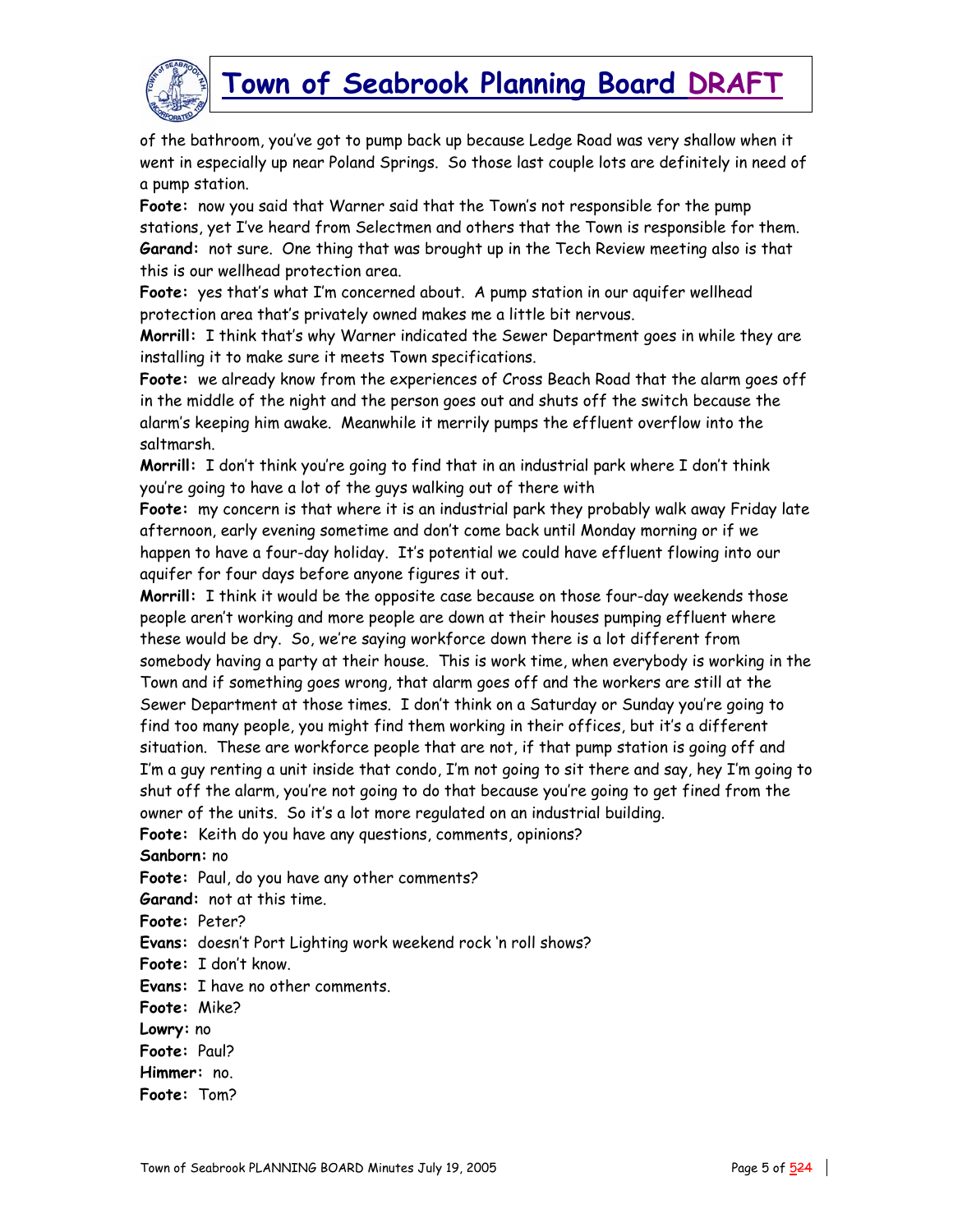

**Morgan:** I would say that question of who owns the pumping stations is significant enough you probably don't want to make a decision tonight.

**Garand:** instead of a bunch of small pump stations maybe it might be good to review a larger pump station put into the area. You know how each site has its own little pump station? May be you could review putting something down in the middle of the cul-de-sac at the very end instead of changing the last hundred feet of piping.

**Morrill:** drop a deep

**Garand:** how deep do they have to be? Ten feet down, right?

**Morrill:** possibly

**Foote:** you mean similar to Butland where it all flows down and then it pumps it back up? **Garand:** exactly because this right here would allow all those end lots to pump into one which could be controlled a little bit better than a bunch of little ones.

**Morrill:** the only thing that I'm concerned about is if a developer is going through and putting a pump station in the middle of the road and estimating the gallons per day going into that and somebody comes in that uses a lot more water and they burn out those pumps inside that road, now it's the Town's problem. So now the Town pump station, Town maintenance

**Garand:** it's just an idea, that's all.

**Morrill:** I understand that's a great idea but it might be more headache for the Town than it would be having a small pump station on each lot. Because I don't think you're going to find too many of the owners of those lots allowing other lots to flow their effluent under their lot to have a big pump station on an individual lot. So, I'm just going by what Warner had told me how the Town uses them and who owns the pump station. I don't know for a fact, I know all the Town owned ones how they are, but individual ones I believe they are owned by the owner of the property.

**Evans:** there are engineering solutions to this problem you could plan for structures to catch effluent overflows and that sort of thing. Alarms that notify people that would respond on an emergency basis, however, none of those have been put in place to my knowledge for Port Lighting anyway.

**Morrill:** from what I understand from Mr. Knowles is that Port Lighting has a specific dual pump system that the alarm gets triggered at any time any one of the pumps even shuts down and the float switch is actually in between the two pumps so there is the capacity of the whole entire wet well prior to any and that one pump always going so that the whole thing gets shut down it's actually a big safety valve and that's how he says he does all his commercial lots now. He puts a float switch right in between the two pumps so there is not a lot of effluent between the too and it doesn't rise up and bubble out of the ground. I asked Mr. Knowles to write a letter for me tonight, it's tough to get Warner to have enough time to write a letter so I'm just going by what he's told me.

**Foote:** was the elevation of the road, was that where it was supposed to be? **Morrill:** the elevation of the road is fine all the way until that last hundred feet of road and then it starts going, nine plus fifty it gets a little short and then by the time you get to ten, it's just about nine or ten inches

**Foote:** explain to me again these numbers

**Morrill:** the ones that are kind of shallowed out are what was proposed

**Foote:** for what, the sewer or the road?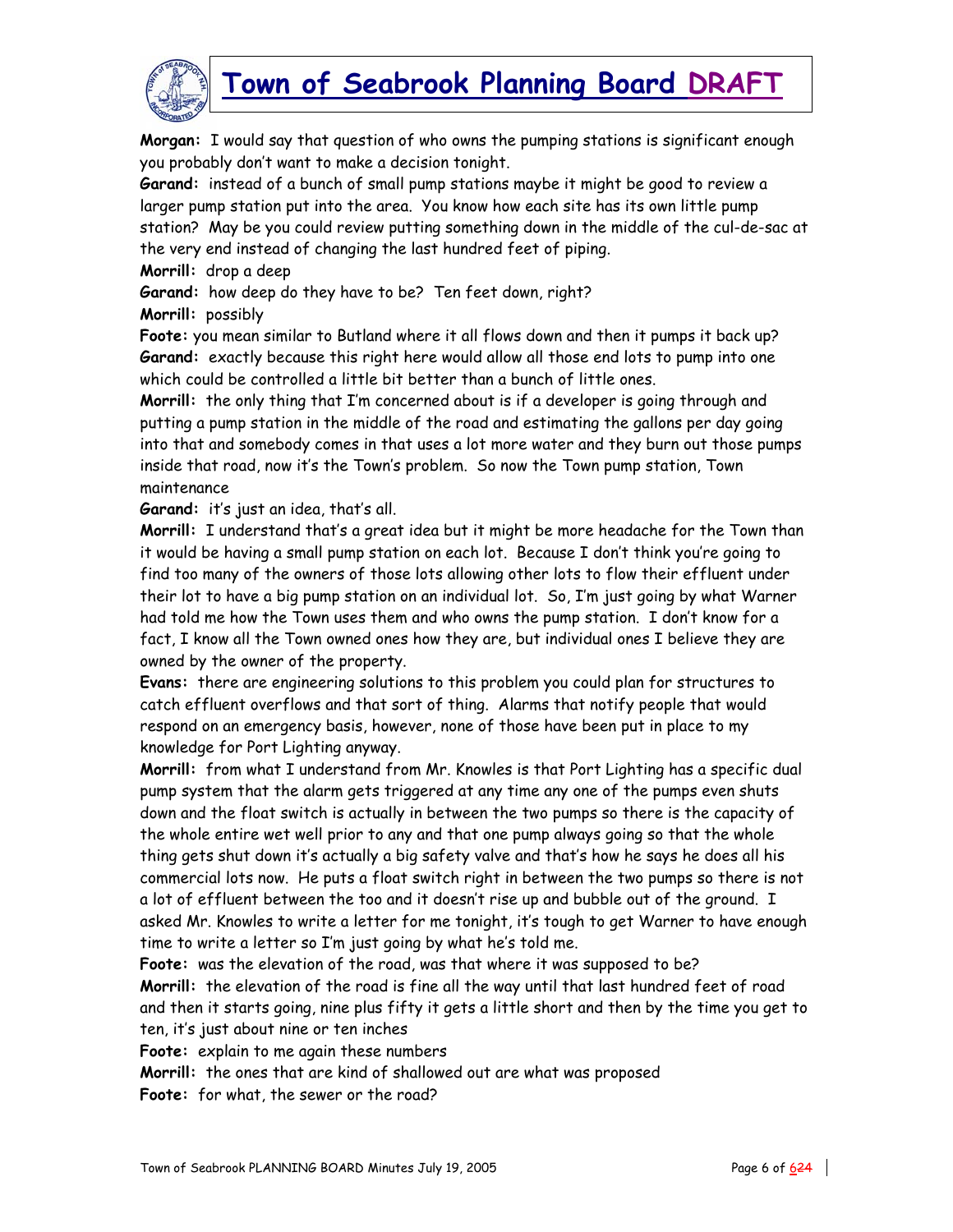

**Morrill:** the road

**Foote:** so you never showed where the sewer line where it was supposed to be laid? **Morrill:** the sewer was laid where it was supposed to, but in that last run it's come up a foot also. So I've got a foot shallow road and the sewer comes up a foot.

**Foote:** so the sewer is a foot high and the road is a foot low so that explains everything that I've heard that there is a two foot difference.

**Morrill:** there was supposed to be a road with no insulation and now it gets down to the maximum that Warner would allow it to stay in the road with the insulation on it.

**Foote:** so the sewer line was supposed to be a foot lower and the road was supposed to be a foot higher?

**Morrill:** that's correct.

**Foote:** so there's supposed to be two more feet of cover between top of road and sewer line.

**Morrill:** that's correct.

Foote: I don't like this. I think it's asking for problems. We know all over Town pump stations break down, pump stations don't work. I mean that's part of the reason why we had to pay the EPA fine was because of pump stations malfunctioning. And there being spills and overflows. I think that any place that we can avoid a pump station is to the benefit of the Town especially if this is a road that the Town is eventually going to potentially accept, I think we should make every effort possible to prevent a problem in the future. Any other comments?

**Lowry:** I don't think it would really be a problem if it was built the way it was supposed to be built. We wouldn't be here right now.

**Morrill:** I'd still be here trying to get you to allow me to keep the overhead power. **Foote:** I'm not as concerned with the overhead power as I am with the sewer line. I know at the time that we approved the overhead power, other people have come forward since then and said rather strongly that we never should have done it, that it should have stayed underground. But we had already pretty much agreed to it and it's been built with overhead power and I think that while some people are saying that there was not an official public hearing at the time, I think we're sort of stuck with the overhead power. I think it would be not fair on our part to now say after you've got it all over head to have to put it underground. But I am seriously concerned with the sewer line.

**Morgan:** maybe we can put the power thing to bed tonight because this one was noticed for a hearing.

**Foote:** so you recommend that we step beyond the sewer and at least come to a decision on the power?

**Morgan:** if everybody is okay, yeah. This is a public hearing and it has been noticed so you do have the authority to make that type of change tonight if you want to.

**Lowry:** I'll go along with the overhead power lines.

**Foote:** Keith?

**Sanborn:** yes

**Foote:** Paul?

**Garand:** I'm only an alternate. You don't need me tonight.

**Foote:** Peter?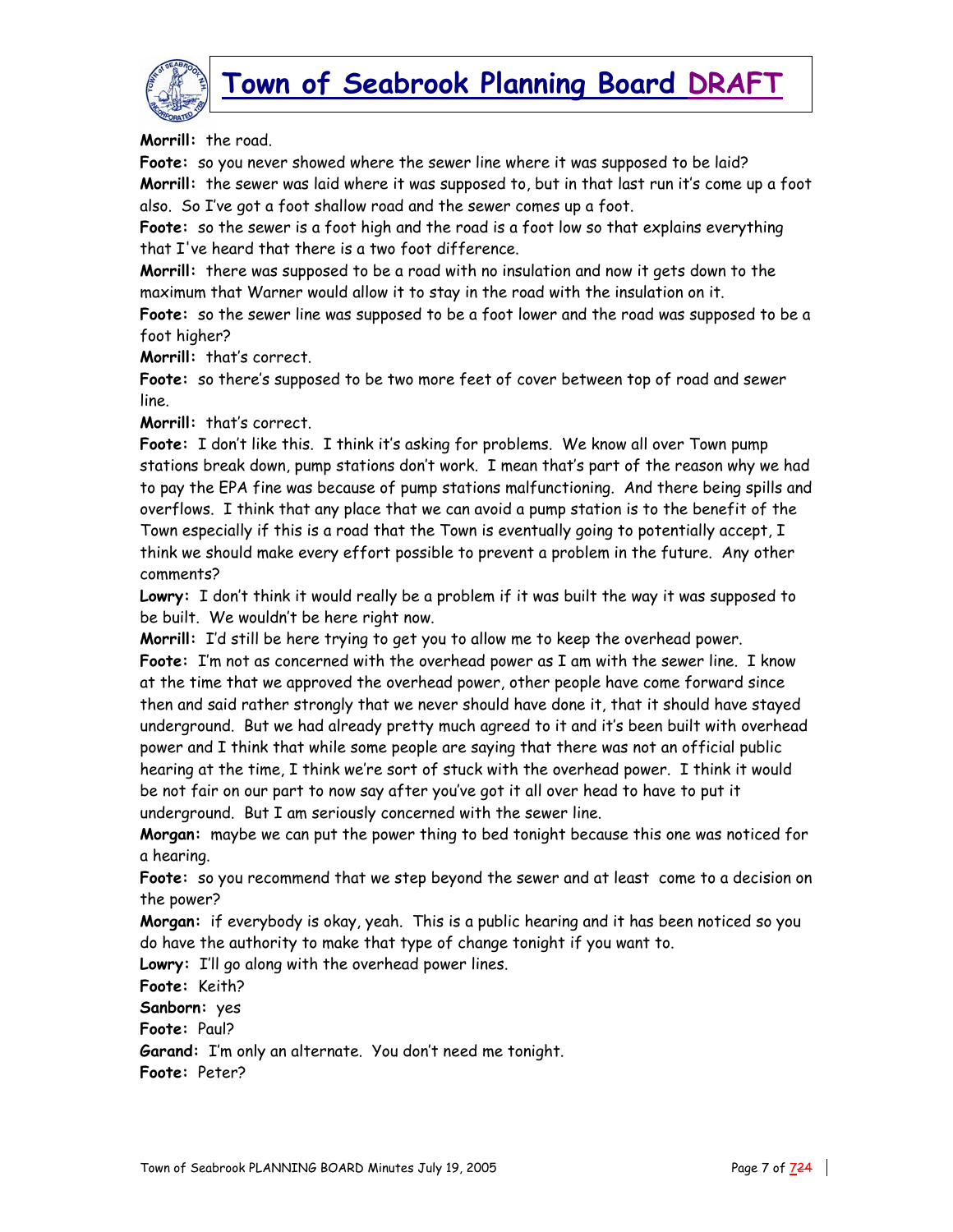

**Evans:** I disagree with the overhead power lines. I believe that there is going to be a lot of power going through these lines and there are a lot of trees in the area that don't have very deep roots and it'll I think it was the Town Manager that spoke strongly in favor of under ground power and I think that the combination of the possibility of storm damage with the possible detrimental effect of electromagnetic radiation from the overhead power lines this is an industrial area which will be carrying a lot of current and has the potential to generate a lot of electrical noise, which will go into the surrounding area. In the area already you can pick up EMF from the power lines. I believe there is already a problem in the area. There are certain areas that AM radio reception is completely obliterated by the current flowing through the power lines. Burying the power lines would eliminate that source of interference.

Foote: I understand where you are coming from and I think that's something that should really be considered in the future. My concern is that it was the Board several years ago that gave them the permission to run the overhead lines, and they are already installed. If they weren't already installed I definitely would support you, but where we're already hung up on the road, we never gave them permission to alter the road or the sewer, we did give them permission to do the power lines. I don't know what the cost would be to rip out all those overhead power lines and dig up and impact the area to run them under ground. **Garand:** the conduits are still there, correct?

**Morrill:** Madam Chair, before we go any further, I made a mistake when we first started this hearing allowing Mr. Evans to sit on this Board when he is a direct abutter to this project and I would like him withdrawn from the Board at this point from this project because obviously his opinions are clouded by being a direct abutter and I really don't think it's fair to my client to allow him to sit on the Board at this time.

**Foote:** I guess you've been asked to step down.

**Morgan:** Peter, are you a direct abutter?

**Evans:** am I a direct abutter is the first question? I do not abut London Lane.

**Morrill:** you were a direct abutter when the subdivision was first approved and London Lane was a part of that original approval.

**Evans:** Madam Chair, you should be aware that 673:14 Chapter I does not give the applicant the power to request a disqualification of a Board member, that must come from the Board. **Morgan:** that's true. But the question is still on the table.

**Foote:** so you're going to force us to vote like you forced us to vote the other night? **Evans:** I would ask you to answer the question in a light that I have "direct personal or pecuniary interest in the outcome which differs from the interest of other citizens." I don't think any of the statements I have made have indicated that I have a bias that differs from that of any other citizen in this Town.

**Morgan:** part of my job, Peter, is to try to keep Board members out of trouble and I generally give conservative advice and that's worked pretty well keeping people out of trouble. This area has lots of gray space and whenever we hit the gray zone I've always advised people don't make it ambiguous now.

**Evans:** I'm afraid we've already hit the gray zone. Paragraph II goes on to say that any such request and vote shall be made prior to or at the commencement of any required Public Hearing.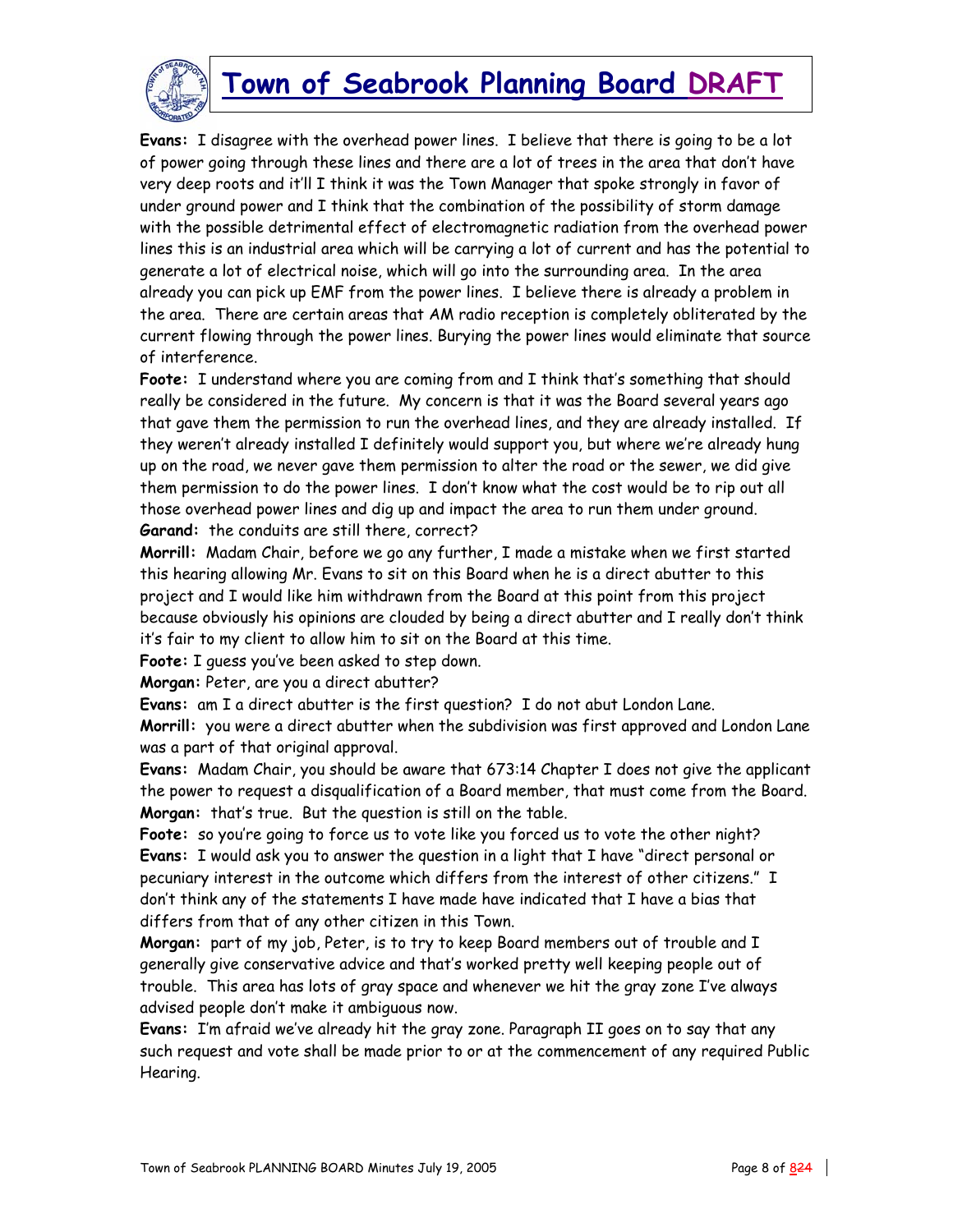

**Morgan:** I guess my advice is for you to voluntarily step down and that'll put the issue to rest and you can sit in that chair there (pointing to a seat in the audience) and say everything you've just said and anything else you want to say. And I'm coming from a position of trying to protect the Town, but also trying to protect you personally. **Evans:** well, despite the procedural irregularity of this, I will take our Town Planner's advice and voluntarily disqualify myself from further deliberation on this matter. **Garand:** he can stay there are as long as he doesn't vote, can't he?

**Morgan:** as a citizen of Seabrook he can say whatever he wants, this is a public hearing. I'm just saying, say it from over there (pointing to audience).

**Evans:** no problem I guess.

**Foote:** so back to electrical. I think we're up to you Mike.

**Lowry:** I'll go ahead with the overhead because I think it's unfair as it was brought to us before and they've already got them up.

**Foote:** Paul?

**Himmer:** leave the electrical as is above ground. It's already been decided and it seems like it's past the time to reverse that decision.

**Foote:** Tom, do you have any comments?

**Morgan:** question. Does any body remember when that decision was made?

**Evans:** I don't remember the exact date but it was earlier this year. But it wasn't public noticed.

**Foote:** It wasn't this year. It was last year or before. There's been power out there for at least a year.

**Morrill:** addressing audience member: when was the power installed, do you remember? **Craig Dupere**: I don't know if I remember specifically, but I believe it was in '04. I don't believe it was in '05. I'd say it's been approximately a year to my knowledge.

**Foote:** and it may even have been before that the Board made the decision before you actually got around to

**Dupere**: a couple months

**Foote:** it would take some research reading back through a lot of past minutes because it was something that came up in other business. The reason I feel it was at least over a year to 18 months ago because it was still in the time when we weren't so strict as far as changes and public hearings and things were being classified as a minor change and didn't require abutter notice. Back when we were a lot more liberal. So that's why I say it was at least 18 months or more.

Any other questions? Any abutters have any questions, comments, concerns that they'd like to voice to this.

**Peter Evans:** I would like to point out that decision was made without benefit of proper notice and it appears that they will be doing work on the road in order to bring it into compliance with Seabrook's standards and I do think that we are failing to plan for the future by permitting the use of the overhead wires as there is a movement toward the use of power lines as data transmission conduits and that will also increase the problem of emitted radiation from those power lines and the under ground is a great way to shield it. I do appreciate the fact that the wires are in place and they were put there on the advice of the Planning Board unnoticed though it may be and it would be an expense to correct.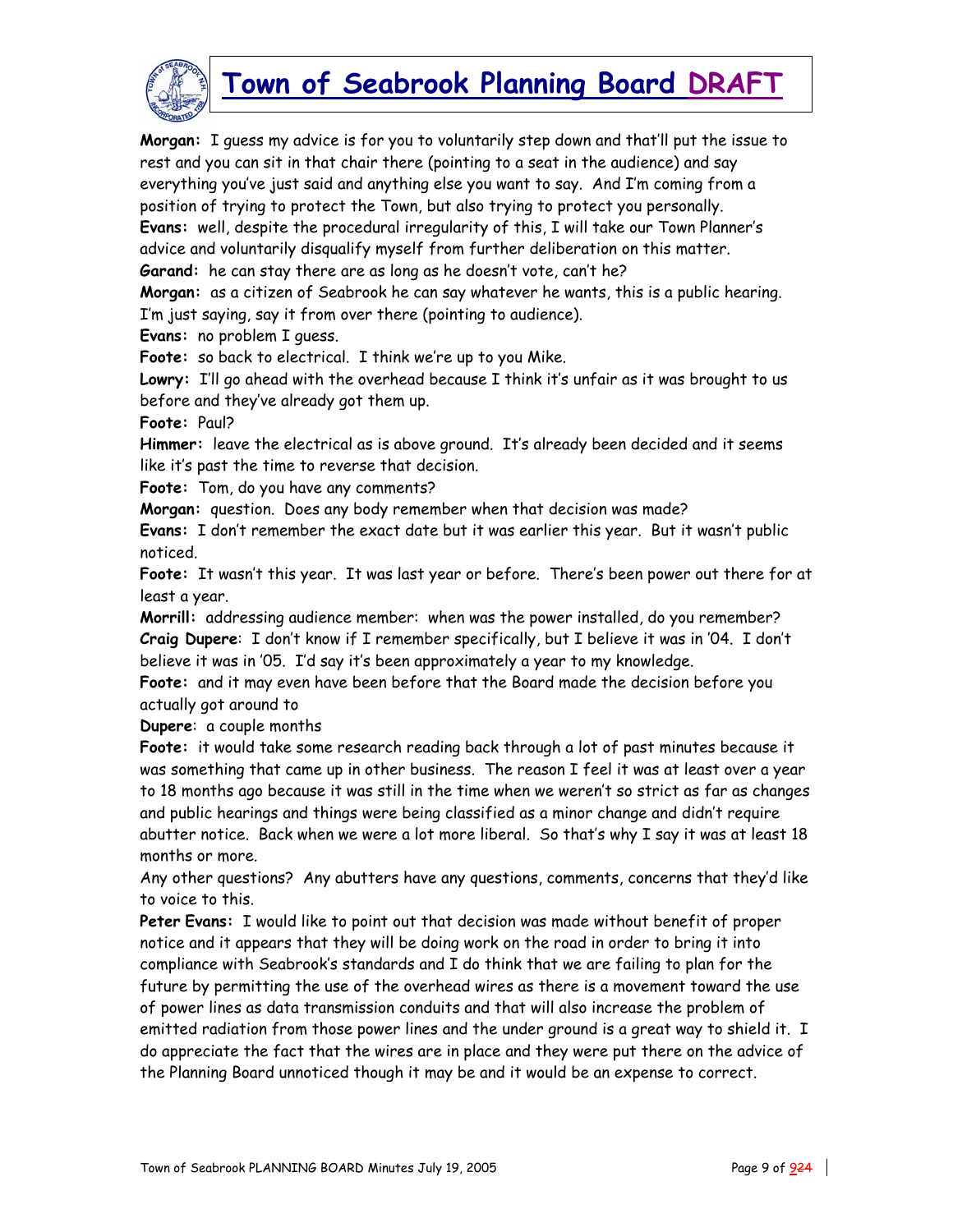

However, I think in the interest of planning for the future I would request that the Planning Board require that these power lines be made to conform to the subdivision regulations. **Foote:** question. I know the power lines are aerial going down along London Lane, but don't they drop down to underground conduit to service the individual lots? So there's not a whole bunch of lines like a network.

**Morrill:** when they were doing the road, it was before we actually came back in front of the board and a lot of the laterals going over to the lots are in. I think you can actually see some of the underground utility connection showing on the plan so a lot of these, we did a lot of conduits under ground so that's how it's servicing a lot of the buildings. So what you see for the most part is the road will have over head and the buildings will be serviced by under ground and every plan that we've brought in front of this Board always indicates under ground utilities.

**Foote:** so that is limiting the overhead wires to just London Lane

**Morrill:** that's correct

**Foote:** there won't be more poles going down individual driveways.

**Morrill:** I believe your site plan regulations require under ground utilities so we try to adhere to that.

**Foote:** anyone else have anything more to say on this? (no response) I guess it's time to come to a decision on the utility poles part of this plan.

#### **Motion: Sanborn To leave the utility poles above ground on London Lane and any connections to any buildings have to be under ground. Second: Lowry Unanimous**

**Foote:** so, we have half the problem solved.

**Morrill:** what I'd like to do since it seems like we're sort of at a standstill with the sewer itself. What I'd like to do is just ask the Board, it sounds like I could go two ways. I could go back and ask Warner if a pump station is owned by the Town, but then I could come back here once I have that information and this Board could still say we still want you to do the road correctly. So I think that what I'd like to do is have clear direction from the Board tonight one way or another even if the pump stations are owned by individual people or by the Town. Is this sewer in the road at the last length of this roadway something that this Planning Board feels is acceptable so that we can either talk to Warner, we've got his okay to leave it like this, but I think it has to come from this Board. So I'd like a clear direction from this Board so that my client can either start constructing, because what we want to do is top coat this pavement before winter hits so that we start getting some seasons out of it before we ask for it to become a Town road. So we need some clear direction at this point to move forward. We know that we have a lot of work out there to do all the swales and do the sidewalk. Everything has got to be done before we can even start thinking about asking this Board to accept an as-built. But the sewer is the main important thing at this point and it could change the roadway itself.

**Foote:** I for one would like to see the road built to the original specs. It was an engineered design, there was a reason why the engineer designed it that way for all the reasons that we endure in winter time in New England I have great concern about their being a two foot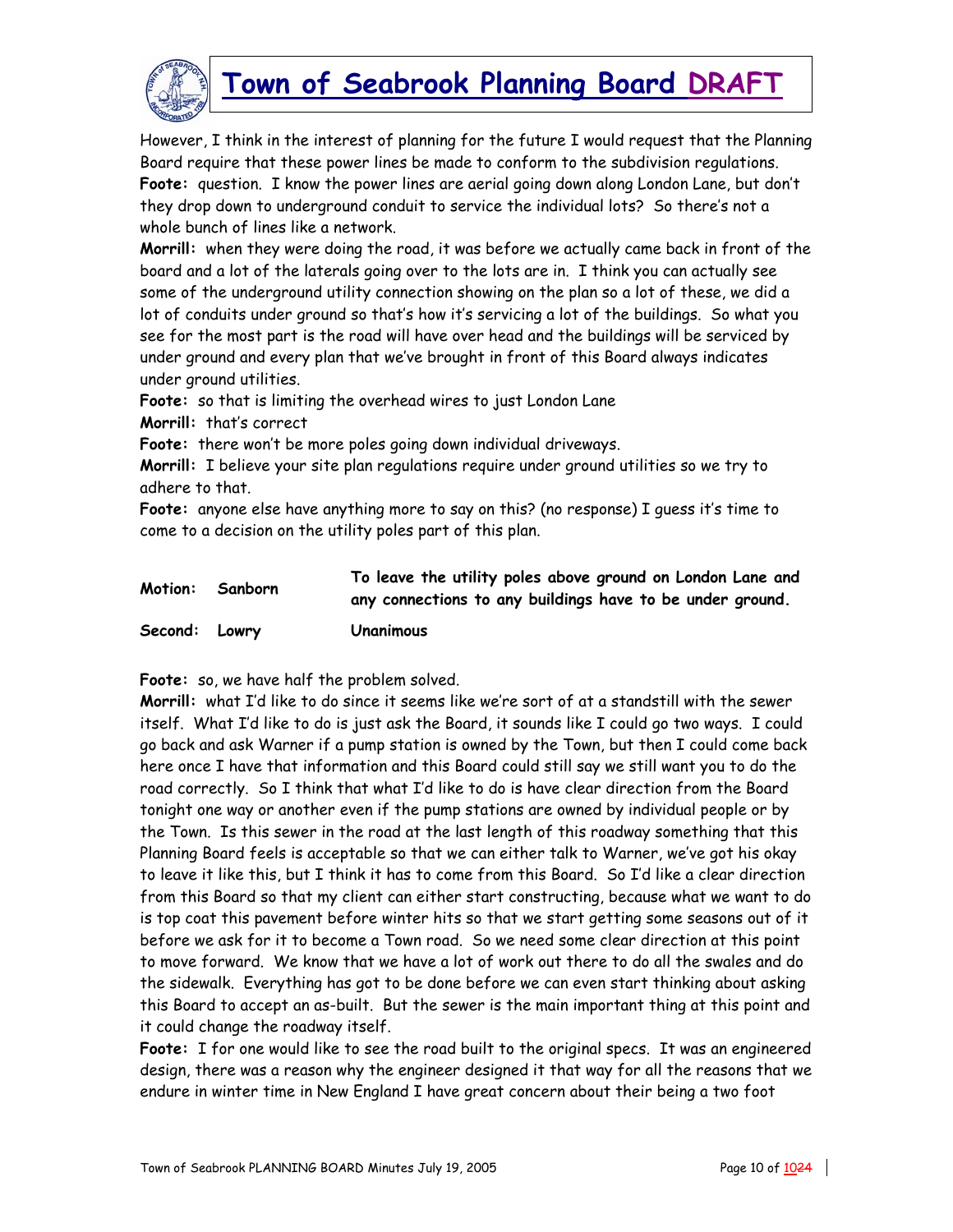



**Garand:** can I ask one more question also? With the one foot difference at the end of the cul-de-sac, how does that affect the drainage also for the road itself?

**Morrill:** to be honest with you we haven't looked at that.

**Garand:** it's a swale system around the edge so the road has to be built to the elevation as drawn for the drainage to even work and there is a big issue right now that the Board is facing with the drainage in that area. We need to get that resolved so that we're not continually backing up on this and having reasons not to review those plans. It should be built as it was approved. There are no questions about that. It needs to be done as approved so that we can get it accepted by the Town.

**Morrill:** let me ask the Board this. Where the cul-de-sac is one-foot low, if this developer goes back a hundred feet and raises the road to the correct elevation and he keeps the insulation the way it is, would the Board vote favorably on having four feet of cover over that pipe?

**Foote:** my problem with the insulation is were there any inspections, photographs? How do we know that the insulation that is there is the correct density, the right amount? **Morrill:** what I'm saying tonight is if the Board would allow me to just raise the road, I'll make sure that we come back with a sign-off from whoever inspected it

**Garand:** the whole thing, how much would it take if you're going to dig up the asphalt that's there, raise the road anyway, why not go in and fix the pipe and fix it all to plan so you don't even need a waiver for anything?

**Morrill:** because I'm still concerned that digging up that entire length of road I'm going to be ripping up Port Lighting's tap in to the sewer that I believe is currently working at this point, so I'm gong to be shutting down Port Lighting to fix the sewer and then coming through and changing the pitch of that. I think if the Sewer Department was there when this was pressure line tested and it was done to code, I'd like to keep the sewer line where we have one service tied in, I'd like to keep it where it is so that we don't have to disturb the entire road base to change that one line.

**Garand:** so you need to get us a drawing showing us how you would correct it and the pipe being where it would be established and see if the Board would pass that, correct? **Morrill:** what I'd like to do is come back in with that sewer line the way it is and show the Board that road being raised up the one foot with leaving the insulation. But I'd like to have an idea from the Board before I leave tonight if that's going to be acceptable because if not, I'm going to tell my client to go rip up that whole entire last length of sewer pipe and bring up the cul-de-sac all in one thing.

**Garand:** the way the Town was talking during the Tech Review is that it has to be built as drawn and that's what I was sent to this meeting to tell you.

**Morrill:** I understand that and as you know, as things are constructed in the field, some things happen and we can't

**Garand:** but they don't change two feet in the field

**Morrill:** I totally understand. We pointed this out. I put on what was proposed so this Board could see exactly what happened. And we're not saying that thing was built right at that last hundred feet, but what I'd like to do is leave that road base down, raise that culde-sac so we can do the drainage correctly so that we can fix the problem that way the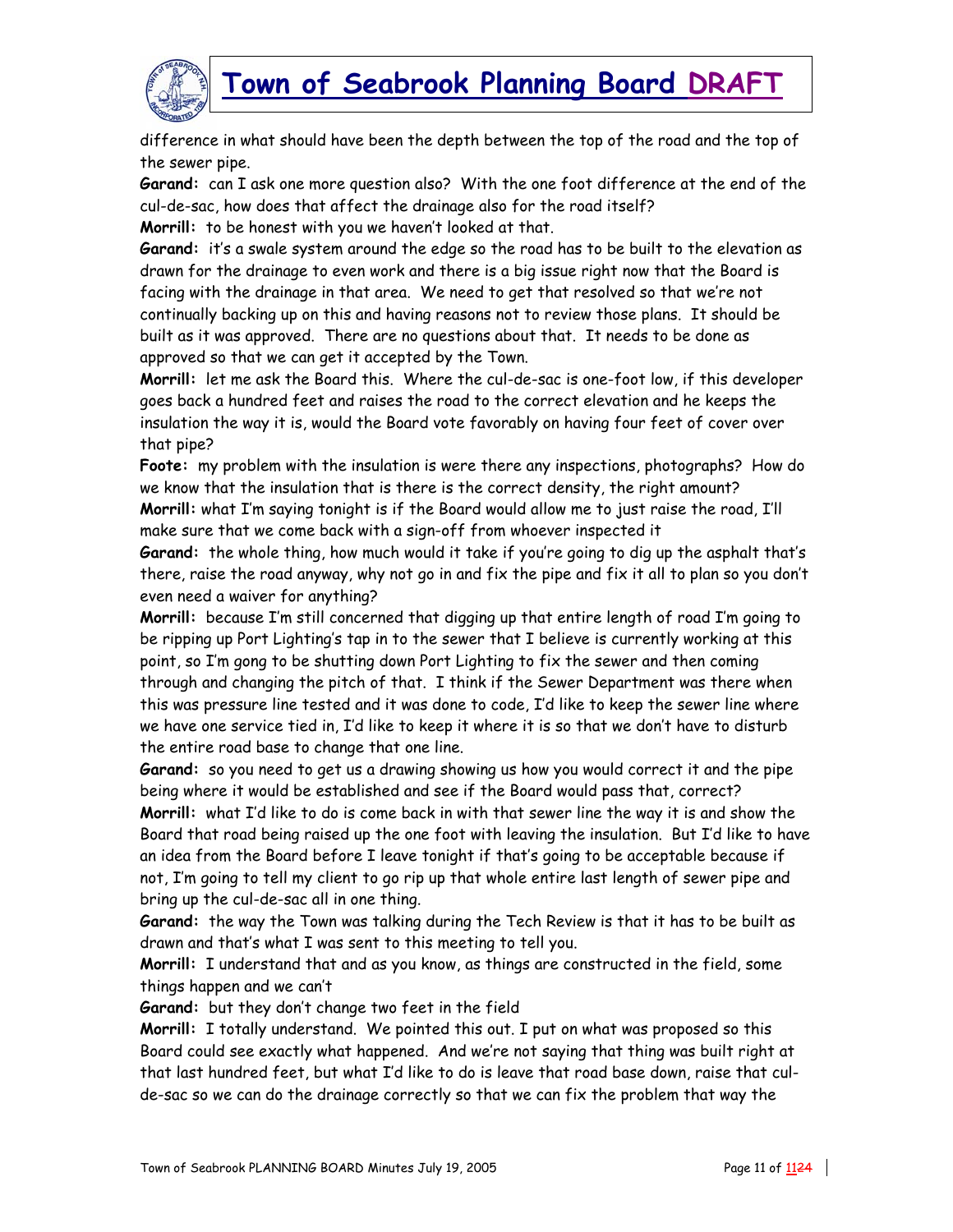

road is at the correct elevations, the swales can get done, so there's not a problem with that. The sewer has the insulation, it's going to be more cover than what it has on a lot of roads in Town.

**Garand:** but the insulation which was put to me at the meeting was not approved by the Board and the person who gave the approval didn't have the right to give that approval and that's what I was told to convey at this meeting.

**Morrill:** that's correct and that's why I'm asking the Board tonight, one way or the other. **Garand:** also, another issue just while we're on this. I had a site walk with DES on that location, silt fencing and major issues on the lots. You really should take a walk down there because I think he's sending a letter of deficiency out.

**Morrill:** okay.

**Garand:** I'm not sure what the outcome will be but he's not too happy at all.

**Morrill:** we understand that the road has not been built per plan. We have catch basins that don't even have a swale to get the water to them. That's why I want to get this out of the way and move on. I want this road buttoned up.

**Foote:** my main concern about the insulation is engineering design on it. How do we know that what is there is going to do the job that it is intended to do? How do we know what is there was installed properly? Were there any photographs taken of the trench when it was opened?…if by chance this Board should decide to go with not moving the sewer line, at the very least I am going to request and do my best to convince my fellow Board members that the trench should be opened back up to inspect that line to make sure the insulation is correct.

**Sanborn:** Madam Chairman. I think that we just voted on that tonight that everything is supposed to meet the specs. They can't supersede what we just voted on. That pretty much takes care of it. It has got to be built to plan.

**Foote:** we voted on the electric. We didn't vote on the sewer part.

**Sanborn:** what you did earlier on your articles pretty much takes care of everything. Everything is supposed to be built by plan.

**Morrill:** Madam Chair, I'm not asking you to vote one way or another. I'm just asking for a little guidance and if you say the sewer has to be there but I want all your roadway inspections from John Starkey, I want all your sewer testing the Water & Sewer Department, I want all your water testing from the Water Department, we'll get those documents to make this Board feel more comfortable of what that is. We're not asking you to take something that's substandard over. I want to make sure that it's a good road. I believe all those tests were done with Town officials there. We'll put our hands on them if this Board allows us to go forward like that. I'm not asking you to sit there and take it over and just say we put up our hands.

**Sanborn:** but if you are asking this Board, and you're going to be asking the Town in the near future to take over the road, the Town's asked for these specs to be done. This is null and void. It's got to be done before they'll take it over.

**Morrill:** the road is to spec. The road has the correct specified gravels, everything that is required and the sewer is allowed by right to have three feet of cover with insulation on it. So

**Foote:** but it's not to the drawn plans

**Morrill:** it's not to the drawn plans and that's why we're here tonight.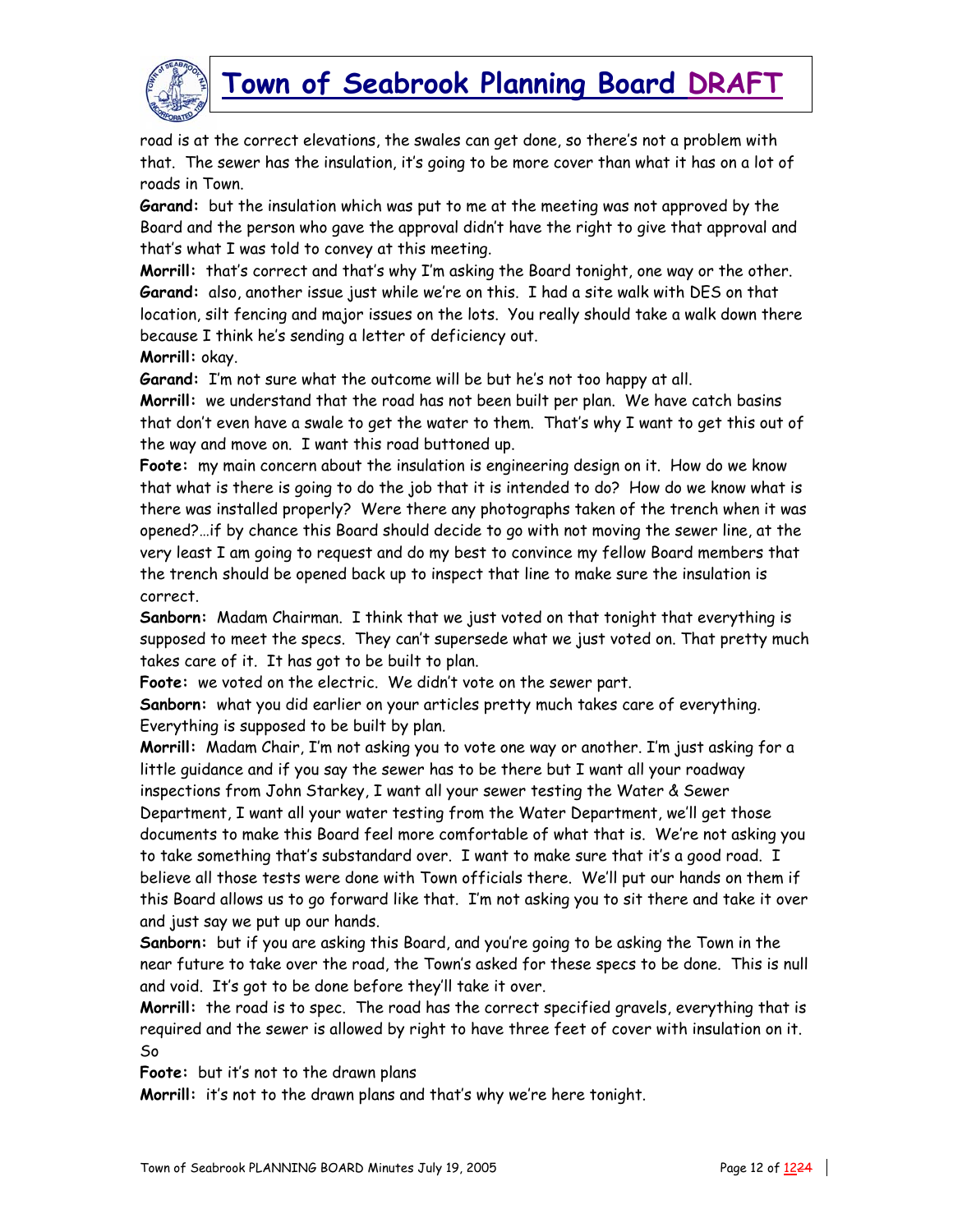

**Garand:** so you have the above ground utilities, but I don't think as far as the Town is concerned is you are going to get your sewer relief.

**Morgan:** if somebody makes a motion that will give Wayne a really clear signal.

| Motion: Sanborn | To require road and sewer elevations on case #05-36(00- |
|-----------------|---------------------------------------------------------|
|                 | 40) to be built to original plans.                      |
|                 |                                                         |

**Second: Himmer Unanimous** 

**Morrill:** before we close this hearing, since this was the original subdivision and when this subdivision was approved it was a part of the conditions of approval that Border Winds and Mr Evans would be noticed on every single site plan that would be in front of this Board for the whole entire subdivision because of Mr. Evans comments about how he has to be taken off, I'd like this Board to make sure that since he is being noticed on every one, that he is withdrawn from every further site plan that comes in front of the Board for this subdivision.

**Morgan:** you've asked the Board to do something they are not authorized to do.

**Morrill:** I'm just putting it out there because I know we're going to be back here in two weeks and we're going to go through the same thing again. Thank you very much for your time tonight. I appreciate it.

**Foote:** Thank you. Eventually we are going to need a plan that shows the lines above ground and the road built the way that it should be.

**Morrill:** that's what we're going to move forward on.

The Public Hearing on Case #05-36 (00-40) was closed at 7:04 PM.

Opened the Public Hearing on Case #05-24 was opened at 7:06 PM

**Foote:** Next to case 05-24 Proposal by Lloyd & Joan Perkins for site plan review for 7,140 square foot industrial condominium building and parking lot, Tax Map 5, Lot 8-80.

**Brad Chareth**, Millennium Engineering: I believe the primary change is just on sheet 2 for this meeting. Henry asked me to come down tonight and review the changes you guys wanted done to the plans. And basically they addressed all the concerns that you had at the last meeting. They have eliminated a unit, they've made a 50-foot no-cut buffer in the front and they have moved all the water lines from this side of the property to the driveway area. And now they are providing 68% open space. And those are the major concerns I believe you had at the last meeting. And Mr. Lloyd Perkins is looking for approvals tonight if we can take care of that. Any questions at all? I wasn't at the last meeting but I was keyed in today as to what was said and what you guys wanted.

**Foote:** Keith, do you have any questions, comments, concerns?

**Sanborn:** no. They did what we asked them to. Everything looks okay to me.

**Foote:** Paul, do you have questions, comments, concerns?

**Garand:** the only concern that I have as far as the site is it is still a larger than what was approved on the site when we gave the subdivision approval and at the same time the parking

**Foote:** it doesn't say how many square feet, on here it says, but

**Lowry:** he's talking about the original subdivision approval

**Garand:** when the traffic study was incurred for the whole subdivision.

**Foote:** what I'm saying is usually in the building it says how many square foot the building is and it doesn't state that inside the building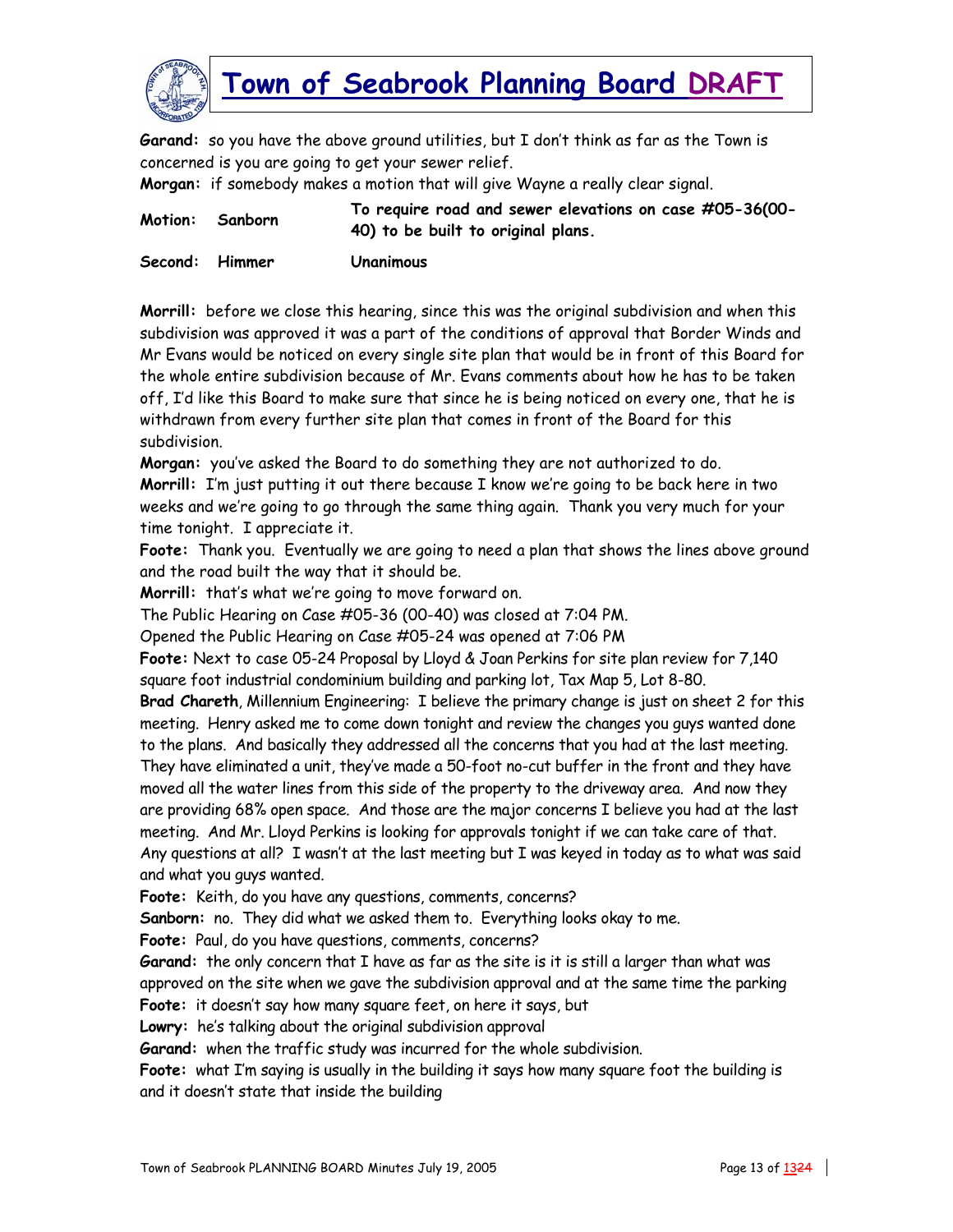

**Garand:** it's 103 x 60

**Foote:** but usually it says inside the building for our convenience **Lowry:** well he's got 7,140 square feet

**Garand:** the only concern I have is with the use and the limited number of parking areas, I'm running into a problem when I issue the occupancy certificate. If you build a building and you have the use of manufacturing and then office space, for instance I had one occupancy that if I gave them full use of the building to code they would have had 21 occupants. The whole site had 23 parking spaces including the handicapped parking. I think that the Town should review, or the Planning Board should review the use of these structures and put limitations on the approval that they should be used for the small job shop they shouldn't be used as manufacturing, they should not be used as office, they should have restrictions on the approval so it meets what they are proposing to us because basically if they are approved job shops, and they are only going to be given three parking spaces for each condo unit, then they should have that approval and have to hold to it.

**Foote:** that has also come to my attention, both you and I have talked about it and I have talked about it with several others in Town, that it is turning into a considerable problem. That where they are being presented to us as small contractor job shops, we are approving them as small contractor job shops. The real estate agent is not selling them as small contractor job shops. They are selling it as an industrial unit of so many square feet. And if they are condoed, the condo plans don't specify that it's supposed to be a small contractor job shop and like Paul says, we now have manufacturers that are actually using the mezzanine over head so that instead of having a one floor thing, we've got a two-floor thing so it's doubling the square footage and one unit has 25 employees and there is only 21 parking spaces for the whole lot of seven units. So we've got to really

**Garand:** I think we should look at limiting to the single story, no mezzanine. And at the same time, putting a restriction on the use if this is approved.

**Foote:** I personally would rather see a small industry manufacturer in there than a job shop. I think we've just about reached max on job shops. We're now drawing companies from Amesbury and Newbury and Ipswich that are relocating in Seabrook because they have found a nice cheap job shop to work out of and move their company to NH and avoid Massachusetts taxes. From talking with the assessor, our tax base realization, we do much better if it's a machine shop, in taxes than what we do on these job shop buildings. So if that's what the intent is for it to be a job shop we have to make sure that we net it down with the conditions of approval.

**Garand:** also, one thing you can remember. We limited the use of sidewalks in this area so when you have an office structure, a lot of people go out walking at lunch in an office structure, this right here is an job shop or an industrial use, you're not going to have people walking the roads. This is what this was built for and this is what we approved this subdivision for so we basically have to look at this and say this is what it is, this is what you have and you can't have any more. I'll put that to rest.

**Foote:** Peter, do you have any additional comments or concerns?

**Evans:** I'd like to thank Paul for his comments. I think that they are well put. I have seen another unit in the area during business hours with cars parked up on the verge as I believe I've said prior. I am concerned that while these units make for a successful real estate transaction, they are not making for a successful and growing industrial concern. I agree with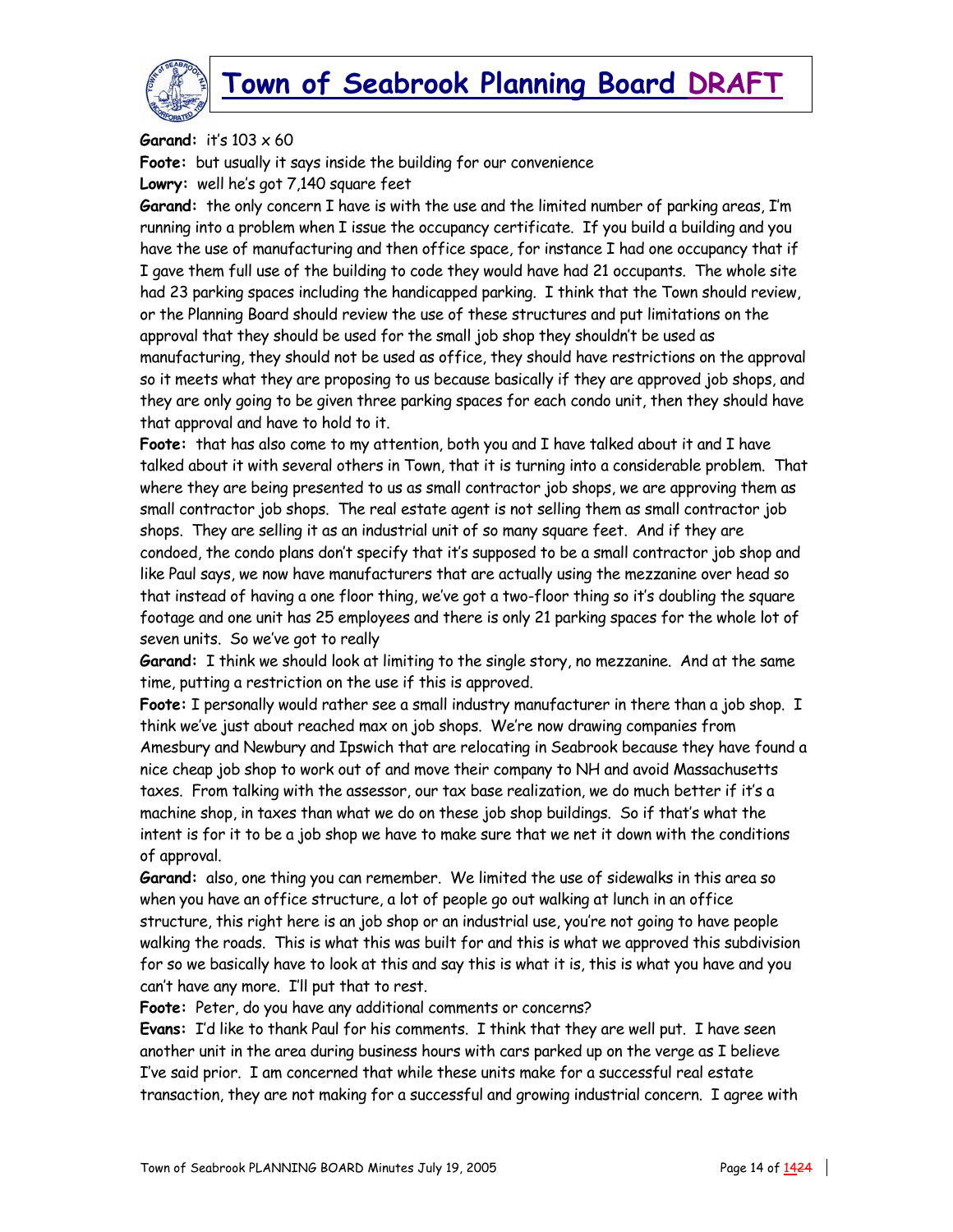

Paul that it seems that the parking is really constrained. I know that is the way it is at Whitaker Way and I believe there are problems concerning the amount of parking. It seems a shame to put up a building and then have to constrain them to three employees. That doesn't seem as if we're getting the best use for the land in planning terms. I don't know if it's proper or not to dictate the type of use beyond the way we already do for the benefit of the Seabrook tax payers, but I do think it's part of our concern that the use of the building fits the intended use of the area and I don't believe, I tend to agree that job shops isn't the high paying jobs for many local citizens that the tax payers had in mind when they approved the industrial zone. I'd like to see more parking spaces.

**Foote:** Mike?

**Lowry:** I agree with Paul. We have to put restraints on them.

**Foote:** Paul?

**Himmer:** I'd agree with the conditional approvals to put some kind of guidelines on it.

**Lowry:** I know we're just going to see more of these popping up.

**Foote:** Tom?

**Morgan:** I'm more ambivalent than you guys are. I guess I see a benefit in both these industrial operations that have sprung up as well as the job shop. They are both responding to a fluid economy and my goal for the industrial district was to create jobs and tax base and either way you go I think you are making progress toward that goal.

**Foote:** I think the main thing is that what both Paul and I have discussed is if they are intended to be a job shop then they should be marketed, sold and the condo documents have to specifically state that they are a job shop. They can't then later be sold as a 2000 square foot manufacturing room and they bring in 15-25 employees. If it's going to be that, then it should be designed for that with the parking for those potential employees. I don't believe this situation is caused by either the landowner, the engineering firm, or our Board. It's after it gets approved in the marketing of it. That's where it becomes a problem. But we have to make sure that this Board knows the full intent and make sure we put the constraints on it so that it stays to that intent.

**Evans:** I'm concerned that we get into defining what is a job shop and what isn't a job shop. I also am reluctant to dictate how the owner wants to arrange the interior if it makes sense to have a mezzanine and I can't just come out and say that there shouldn't be a mezzanine. However, I think it's not a bad idea to restrict the number of employees to match the number of parking spaces. In my opinion that is almost still too few because it doesn't make allowance for someone, a traveling salesman who might be selling supplies to this job shop to find a parking spot. I think it constrains the use to smaller operations that don't have room to grow. If you can only have three employees that's not very much room to grow.

**Garand:** I want you to note also that sheet 3 of 6 also shows four units. And there is no handicapped parking shown. Because the lighting will change with the number of doors and the lighting on each door changing.

**Chareth:** can I ask the Board, we've already reduced everything to three units, will you consider allowing parking spaces within the no-cut buffer?

**Lowry:** no. that's why we didn't want the building there so we don't want parking there. **Foote:** it's no cut, no disturb.

**Chareth:** okay. And how do you define what the limitations on the units? Is that something the lawyers would draft up? That's not something we would do as an engineering firm, right?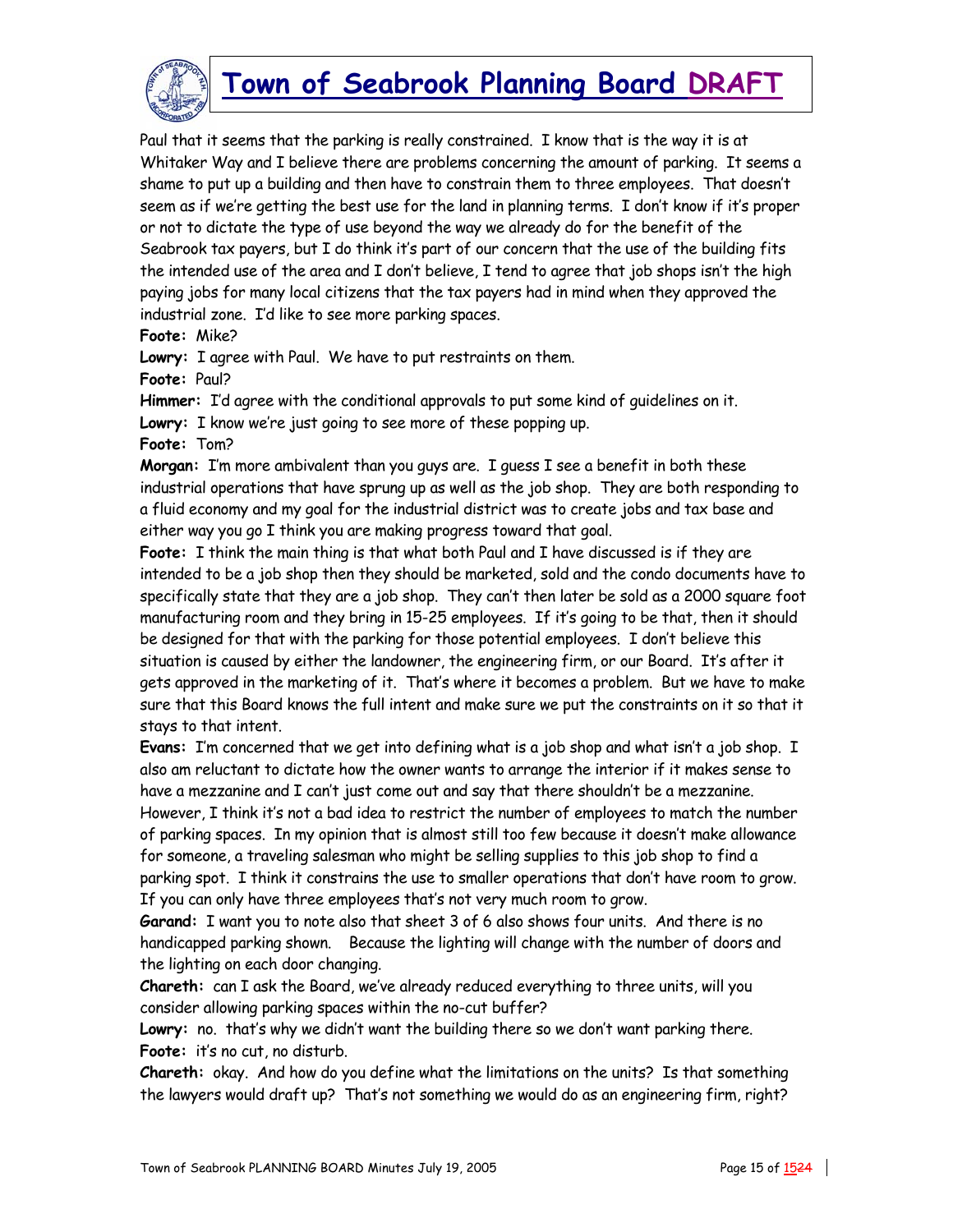

That's something the lawyers would draft up behind the scenes and the condo documents and everything. Millennium Engineering we say that on the sheets. How would you like that on the sheets

**Foote:** if it's designed with three parking spots, then it has got to be limited to three employees, maybe even six employees if they want to car pool, but

**Chareth:** is that something you want to see us present on our plans or is that something the lawyers would draw up?

**Morgan:** actually, that's probably the simplest way to achieve that is for you to put a note on the plan saying the number of parking spaces shall not exceed the number of employees or something to that effect. And then, when it's on the plan like that it becomes a stipulation. **Foote:** if they want to have fifteen employees and leave four cars at a park and ride and all car pool in a van,

**Chareth:** so we have nine parking spaces now so it's going to be three per building; if we did put that note on there would you approve the plans based on three parking spaces per unit if we had a note saying the number of parking spaces must equal the number of employees. **Morgan:** Sue also amended that by saying

Foote: potentially if the building can occupy more people, it's the parking that if you have one car one person, then it's limited to three people; if they stop at a park and ride somewhere and all pile into a van….

**Chareth:** each space represents one employee so they can't beat the system; but if we put that note on the plan, I'm saying, we're going to have trouble adding parking spaces with a nocut buffer.

**Morgan:** I guess you have some time to think about the wording of the note.

**Chareth:** so you would like to see that on our plan?

**Morgan:** it would be cheaper than hiring a lawyer.

**Garand:** you could even put on there site not to exceed nine parking spaces; if any change in use it has to come back for site plan review

**Chareth:** okay that would cover it.

**Garand:** I just need something so that I have enforcing ability.

**Evans:** in your opinion do you think a trailer truck could gets it way out of this particular proposed design without having to back out onto Ledge Road?

**Chareth:** it may be able to go in front of unit one; depends on what's the width there, it's about 20 feet. Looks like you could do it in front of unit one. It'd be a tight fit, you're right. So just so I know, I'm writing this down as I go. You'd like to see the things we talked about with the parking spaces, change 3 of 6; you guys are happy with no-cut buffer added; that fact that we moved the water lines over you guys are happy about that. No mezzanine, is that something we want to put on the plans or is that?

**Evans:** I would not like to see that particular restriction. Maybe they'll store their trucks downstairs and have an office on the mezzanine. I think our restricting the number of employees would effectively limit the kinds of things our CEO is concerned about.

**Garand:** one thing I'd like to remind you is that this building, this site was approved with a structure size already depicted with a traffic study to that.

**Foote:** the traffic study was for a 6000 square foot building?

**Garand:** I'm not sure on the size. They should have a sheet showing what was approved at that location prior.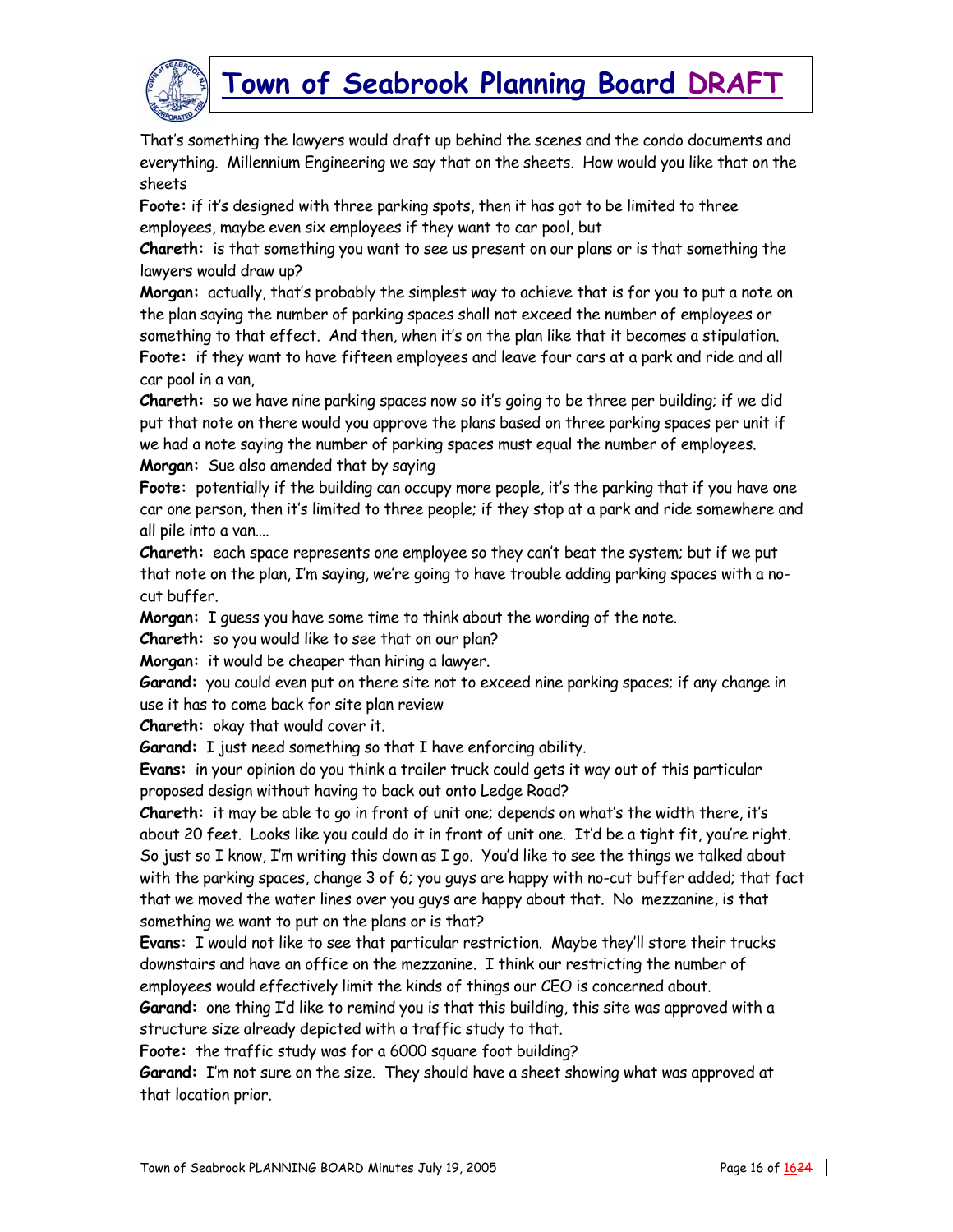

**Lowry:** whoever purchased the property should have it

**Foote:** the original plans I believe the traffic study that was for the whole Chase development was for a 6000 square foot building

**Garand:** and if they want to exceed that and have a large building, then they should provide a traffic study to prove that

**Foote:** one thing if they reduce it to a 6000 square foot building there would be room for more parking

**Garand:** or at least a tractor trailer truck to turn around

**Foote:** do any abutters or any one in the audience have anything to say, comments, questions? **Paul Lepere,** actually involved with this with Lloyd Perkins: we have a buyer right now who is interested in this. He runs a sign company. These rules you are making up, is this in right now in the Zoning Regulations or is this just a good idea that you've thought of? We have an engineer and a buyer who have spent thousands and thousands of dollars and all of a sudden we show up to a meeting and you say tell you what why don't we just have three cars, just have three employees, where is this written out? Is this Bible from here for everyone else coming along?

**Foote:** are you familiar with our site plan review regulations?

**Lepere:** I am. Does it state that?

**Foote:** it states that the Planning Board will designate the parking for industrial sites. If you want we'll go by the restaurant regulations, if you want we'll go by commercial regulations. We go by commercial regulations, you've got one unit.

**Lepere:** this is an industrial zone and I think that what you have to do is read the zoning book and say what is allowed in here.

**Foote:** zoning has nothing to do with site review

**Garand:** and also the International Building Codes dictate how many occupants can be in that building and I have to cover the Code Enforcement Office so I don't have an over occupancy of the site. So that if there is a fire and you have ten or twenty cars on that site a fire truck or an ambulance can't get down there and turn around.

**Lepere:** I can understand ten or twenty cars but all of a sudden you're limiting this 1800 square feet to three employees.

**Foote:** no, this drawing is limiting it to three employees. It's providing three parking spots per unit.

**Lepere:** how do you know that they are not doubling up for example? Should this be regulated to the number of square feet based on the number of employees or are you limiting to the number of vehicles? I'm saying you are tying someone's hands with 1800 square feet and three employees, I'm not sure that's realistic. Maybe six is.

**Foote:** we are limiting it to three cars. The problem is that we have some that have been marketed and sold as an industrial manufacturing and there are now 23 employees and that unit was allotted three parking spots. They're parking on the grass swale, their parking on Ledge Road.

**Lepere:** that is not called for. I totally agree with you. There has to be a happy medium. **Foote:** we have to have some way at this point to insure that is not going to happen.

**Garand:** basically, if you don't go above the nine cars then there's not an enforcement issue. It doesn't matter as long you don't go over the occupancy allowed for that structure.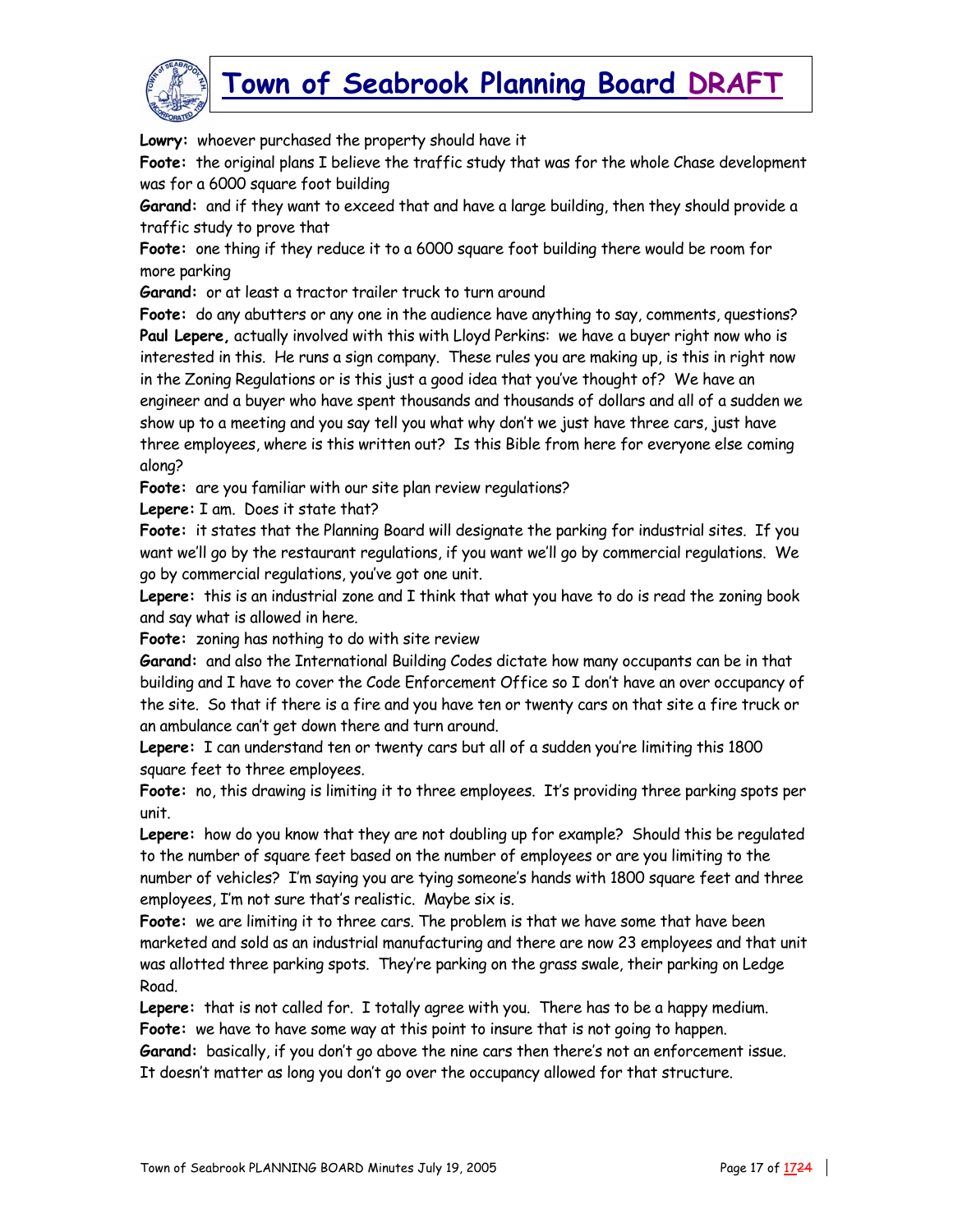

**Lepere:** who's going to police this? If we have 1800 square feet with three employees who's going to police this?

**Garand:** basically It's going to be a parking issue if I have to come out there because you are parking down the side of Ledge Road, the driveway, or you're blocking access, then that would be my role.

**Foote:** and ultimately we could consider it a violation of site plan approval and revoke the site plan.

**Lepere:** before you approve this or make these suggestions, I think it's important for the owner to be here to say okay I can go along with that, I can go along with three employees or six employees or something like that but I see we're just throwing out ideas

**Foote:** we presume that if this is the way it is drawn, this is what the owner already discussed with the engineering firm that drew it up

**Lepere:** let me ask you, did anyone bring up to you that this is going to be limited to three employees?

**Garand:** they said three vehicles

**Lepere:** well, all of a sudden three vehicles became three employees

**Garand:** the employees aren't limited; it's the three vehicles. As long as they car pool we don't care.

**Evans:** I wouldn't see any concern if you were running three shifts or something like that. But there can't be more cars than the number of parking spaces approved tonight.

**Lepere:** so you're really talking about vehicles and not the number of employees. Okay. So what's going to be on the final plans will be addressed as the number of vehicles not employees. **Garand:** when I write my occupancy I will put that you have this capacity in this building but you cannot exceed nine parking spaces in this lot.

**Lepere:** then you were talking about the type of business. One more time you revert back to the Zoning book and it says what is allowed in this zone. And that's what we all follow.

**Garand:** say in a business structure you can have one person for every 100 square feet; if you go into stores then it's one person for every 300 square feet. So it changes. And once you take and you go in there, this is gone for a job person, they are going to have a truck, an office and the rest is garage area or storage, then that will tell me that the unit can be used for three or four people.

**Lepere:** But we were talking about this evening, okay, this is what we would like to see in these units and I'm saying lets go back to the Planning book and that's what's allowed in those units, not what you would like to see, but what it calls for.

**Evans:** this all gets much easier if your potential client, if we knew there was a sign business coming in and we could talk with the applicant as the sign business person, it would be much easier and we wouldn't have to plan for any and all possibilities which is what we have to operate around that assumption at this point.

**Lepere:** I think that you do have to plan for a future because we have a sign company and he's going to take up one unit. I can't honestly tell you who's going to be in the other two units in the future and he can't either. So I think you do have to plan for the future but it has to be realistic also.

**Garand:** also by realistic we have to protect the other two units. Even though there is a sign guy going in there, we still have to allocate room for the other two units who will have tenants someday also. Because that's going to be enforcement.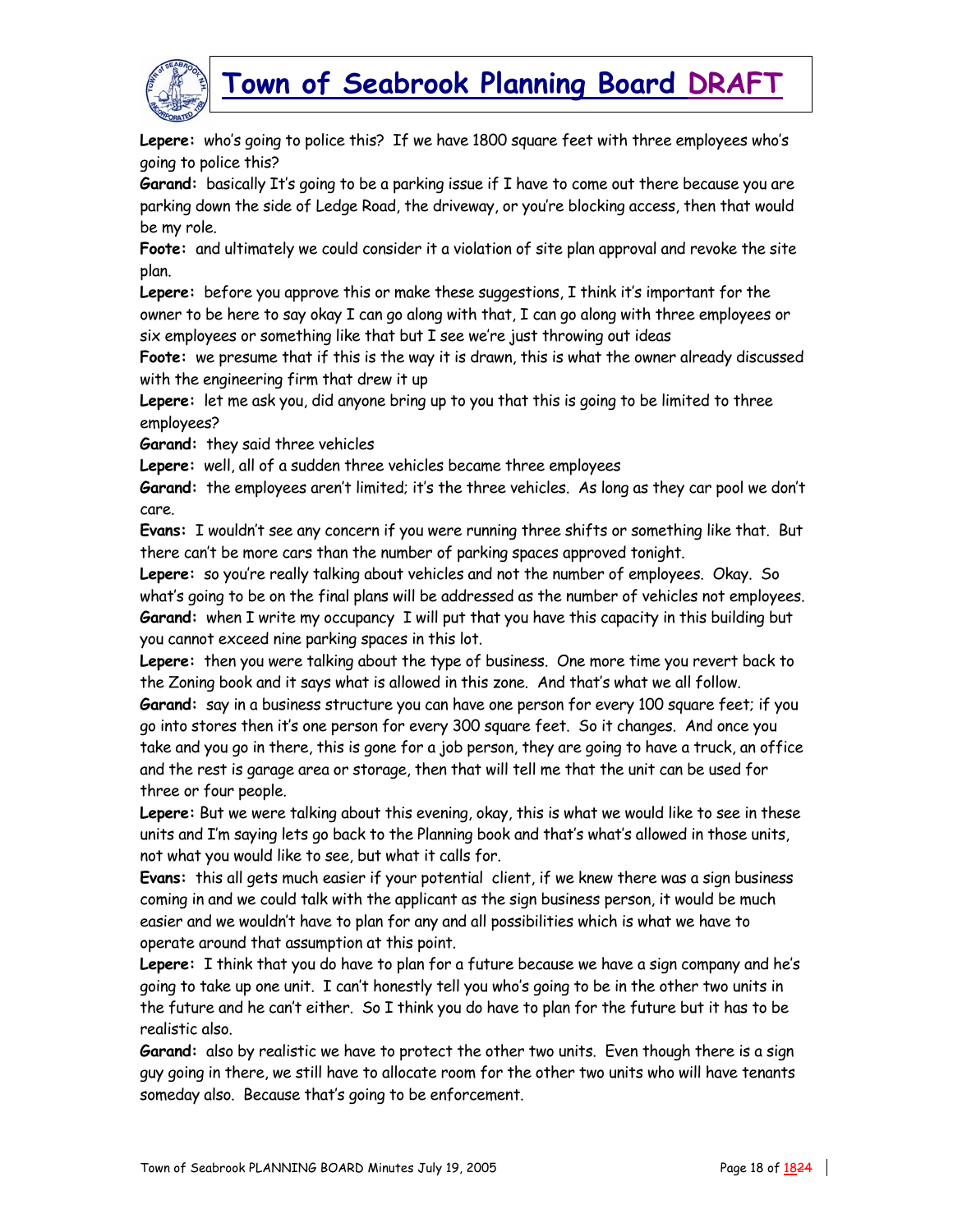

**Lepere:** I agree with you Paul. I don't think the parking should be on the street and it shouldn't be over run everywhere, but I'm not positive it should be limited to the number of employees. 1800 square, three employees, I'm not sure that's realistic.

**Garand:** we're limiting it to the number of cars

**Lepere:** maybe three vehicles is realistic;

**Garand:** nine vehicles

**Lepere:** maybe that's very realistic

**Garand:** and the condo docs will have to reflect this

**Chareth:** once again, do you want to see a note on our plan that says the same thing? Three parking spaces per unit

**Garand:** or if you want to do nine total and that's total capacity for the lot, that's all. And the condo doc says I only need two parking spaces and the other says I want five, then that's something they have to work out.

**Evans:** we should leave them that flexibility

**Chareth:** how would you like to see it worded, any ideas?

**Foote:** I leave it up to the lawyers who draw up the condo docs

**Evans:** I suggest, I think on the plan if you said nine vehicles that meets on this site

**Foote:** there should be a maximum of nine vehicles per site; per the whole site not per unit

**Garand:** general notes, nine parking spaces total

**Foote:** maximum of nine vehicles on this site

**Chareth:** I'm going to have the owner talk to his lawyer and come up with some good wording that will take care of what you want

**Foote:** because that's what you've drawn for is nine and one is actually tucked way around in the back corner; so is there anything else that we have to comment on?

**Chareth:** I'm all set. I'm sure Henry knows the procedure to get on the next meeting to get this accomplished. We'll do what we have to do so we can make these changes and come to the next meeting.

**Foote:** and also to compare with the traffic with the original traffic study that was for a 6000 square foot building

**Chareth:** or he can reduce it to the original approved size. All right. I'm all set. Thanks for your time.

**Motion: Evans To continue case #05-24 until August 2, 2005 at 6:00 PM** 

#### **Second: Lowry Unanimous**

Public Hearing on Case 05-24 closed at 7:37 PM

**Sanborn:** we already have a meeting on the third, right?

Foote: we have a meeting on the 2<sup>nd</sup> and the 3<sup>rd</sup>; the 2<sup>nd</sup> is a regularly scheduled meeting and the 3<sup>rd</sup> is the special Border Winds meeting. Case #05-28 Proposal by Samantha Real Estate Development LLC for a condominium conversion at 48 Belgian Drive, Tax Map 9, Lot 36-10. Open the Public Hearing on this case at 7:37 PM

**Paul Lepere,** Samantha Real Estate: I know there has been a lot of conversation with yourself Susie and Attorney Mary Ganz in regards to changes for lot 10 Belgian Drive condo conversion and it was noted last meeting that there were some wetlands that were never noted on proper deeds so I do have the revised deeds in front of me for your review. Also, Henry Boyd from Millennium has been involved with this in regards to marking the proper monumentation and I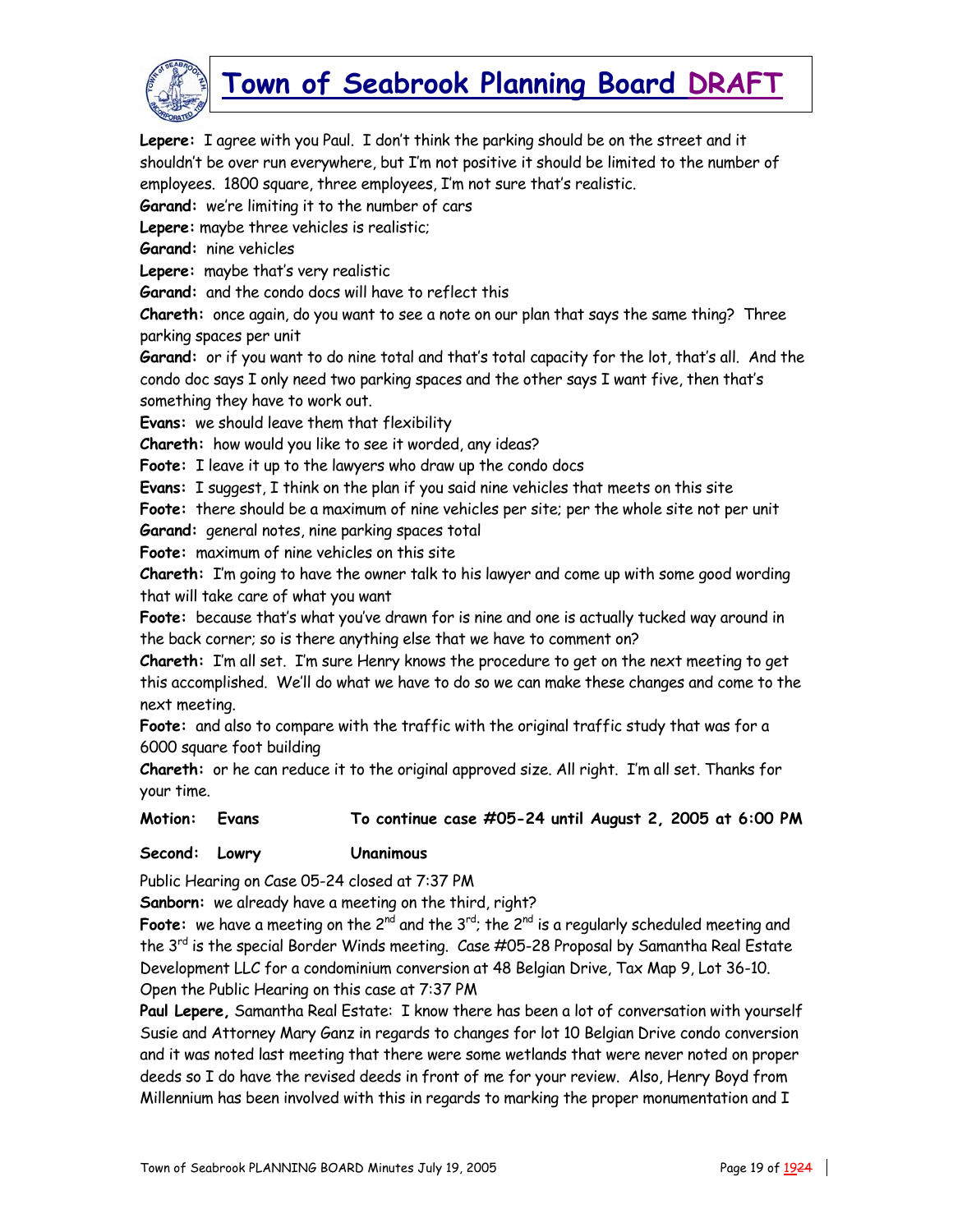

request that this be scheduled for next meeting so that you can review the deeds and I can have a proper mylar presented to you with all the changes.

**Foote:** so you are asking for a continuance to our next meeting?

**Lepere:** correct.

Foote: okay, that would be August 2<sup>nd</sup>.

**Motion: Evans To continue case #05-28 until August 2, 2005 at 6:00 PM** 

**Second: Lowry Unanimous** 

Public Hearing on case #05-28 closed at 7:40 PM.

**Foote:** Now we'll go back to #05-35 Proposal by Clayton Gould LLC for a condominium conversion at 15 & 17 Gould's Way, Tax Map 3, Lot 5-33. Is there anyone here to represent this?

Public Hearing on Case #05-35 opened at 7:40 PM.

**Brad Chareth**, Millennium Engineering: I wanted to give you six quick copies because we found a typo for sheet number one. And a couple of mylars that we need to give you. Both units were labeled unit one so we wanted to make sure it said unit one and unit two.

**Morgan:** can you tell us what's changed? Besides unit one?

**Chareth:** on the last revision we had unit one and unit two

**Foote:** the mylar doesn't have a

**Evans:** Licensed Land Surveyor's Stamp

**Foote:** it's got the Land Surveyor it doesn't have the wetland, the Licensed Soil Scientist stamp

Secretary: and it doesn't have the previous revision 7/15/05 when they changed the address. The original plan had the wrong address on it so we got a revision that says 7/15/05 change address HHB and that's missing.

**Morgan:** also have a typo up here under utilities. Your disclaimer covers Parker Survey and you guys are Millennium now, right?

**Chareth:** yes.

Secretary: we had that noted in the Tech Review the first time.

**Foote:** and we still have one rod to be set? All but one are set?

**Garand:** are the wetland markers set, Sue?

**Foote:** doesn't say anything about wetland markers on it; there are wetlands on the site; there is no indication that the jurisdictional wetland boundary guides will be placed to indicate the wetlands.

**Garand:** so you're looking for the revisions, the corrections on the top and notification that these have been set and that the bounds have been set

**Foote:** and the jurisdictional wetland boundary flags have been set. I would think that by the time units are built, and they are going to a condominium process, all the bounds should be set. It shouldn't be "to be set".

**Garand:** I agree with you on that one. It also makes it easier when they go to transfer this and they are not going on someone else's property, it's all done.

**Foote:** question, just curiosity. There's a detail. Says that a car jack was found. A pump up or someone car jacked and that there's where they found the car?

**Chareth:** that's a unique case. I'm not familiar with this case so they found something that must be on a deed. I've seen some crazy deeds.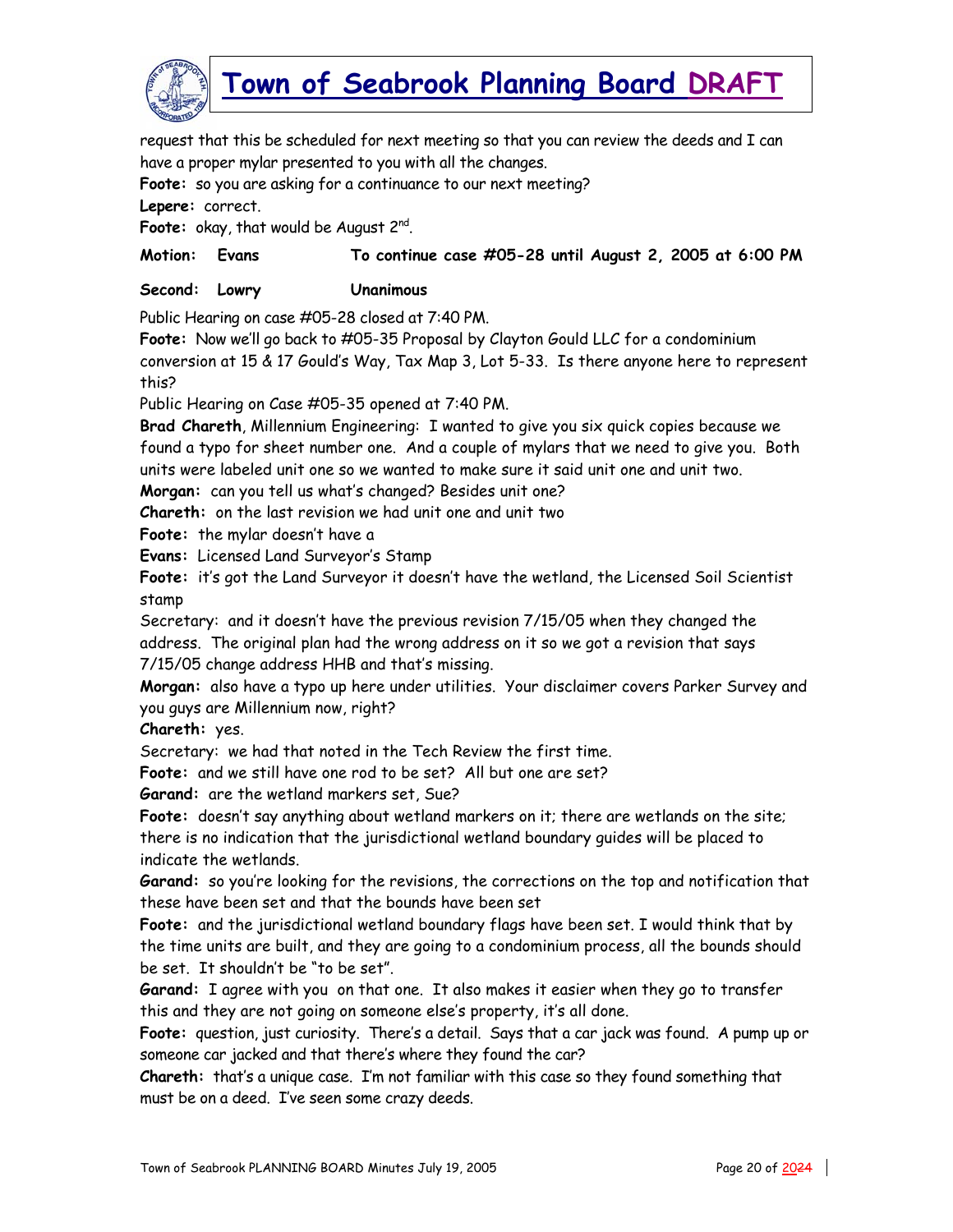

**Morgan:** tell Henry we'd like a clarification. **Lowry:** stamped **Sanborn:** and you get a five minute limit **Evans:** maybe the hardware store was out of iron rod **Garand:** so they set a car jack **Chareth:** do you guys want that signed by this guy West? **Foote:** yes it has to have his stamp and his seal and it has to be on the mylars.

**Motion: Evans To continue case #05-35 to August 2, 2005 at 6:00 PM** 

**Second: Lowry Unanimous** 

Public Hearing on Case #05-35 closed at 7:50 PM

**Foote:** Correspondence from Jones & Beach in regard to Pineo Farms typical driveway section shown in the general details of the plan D-1 cannot be constructed with the current road design. This detail is typically used by NH DOT for driveways along state highways. We've attached a typical driveway section which would enhance the design of the proposed driveway.

**Garand:** I think during the Tech review.

**Foote:** during the Tech Review it was noted that with the changed proposal the water is going to stay in the gravel shoulder, it's not going to make it to the culvert. It's going to run down the driveway into the road and puddle there.

**Garand:** creating a problem.

**Foote:** the angle should be here (pointing to the right side of the proposed driveway between 5' and 4') not here. And I would say that's one of those things that's enough of a major change we've been bit bad enough that if they want to change the design, then they can come back with revised plans. I don't consider this minor.

**Evans:** I agree Madam Chairman, this is a major change.

**Foote:** Pineo Farms original. John Starkey's comment was that

 You should know that the contractors working on Pineo Farms want to complete driveways but recognize that the approved plans depiction of what is needed is flawed on the side of the road that doesn't have a sidewalk and non-existent on the side of the road that does have a sidewalk. Additionally you should know that it is my opinion that Jones and Beach's latest submittal should work on this project without problems, but I would like your formal endorsement of same prior to officially answering their inquiry.

At the Tech Review I think we didn't really mind the change to the sidewalk area, it was that this slope here should be moved out to where the driveway culvert is so it holds the water in the swale, not kick it back into the road.

**Garand:** if you're going to start changing the swales and stuff, Sue, it might impact the drainage also in that area. So that's something to be looked into also.

**Foote:** if the design was flawed, it was flawed. They have to come back with an amended plan and prove the drainage. This is talking major drainage in a large area. So I guess we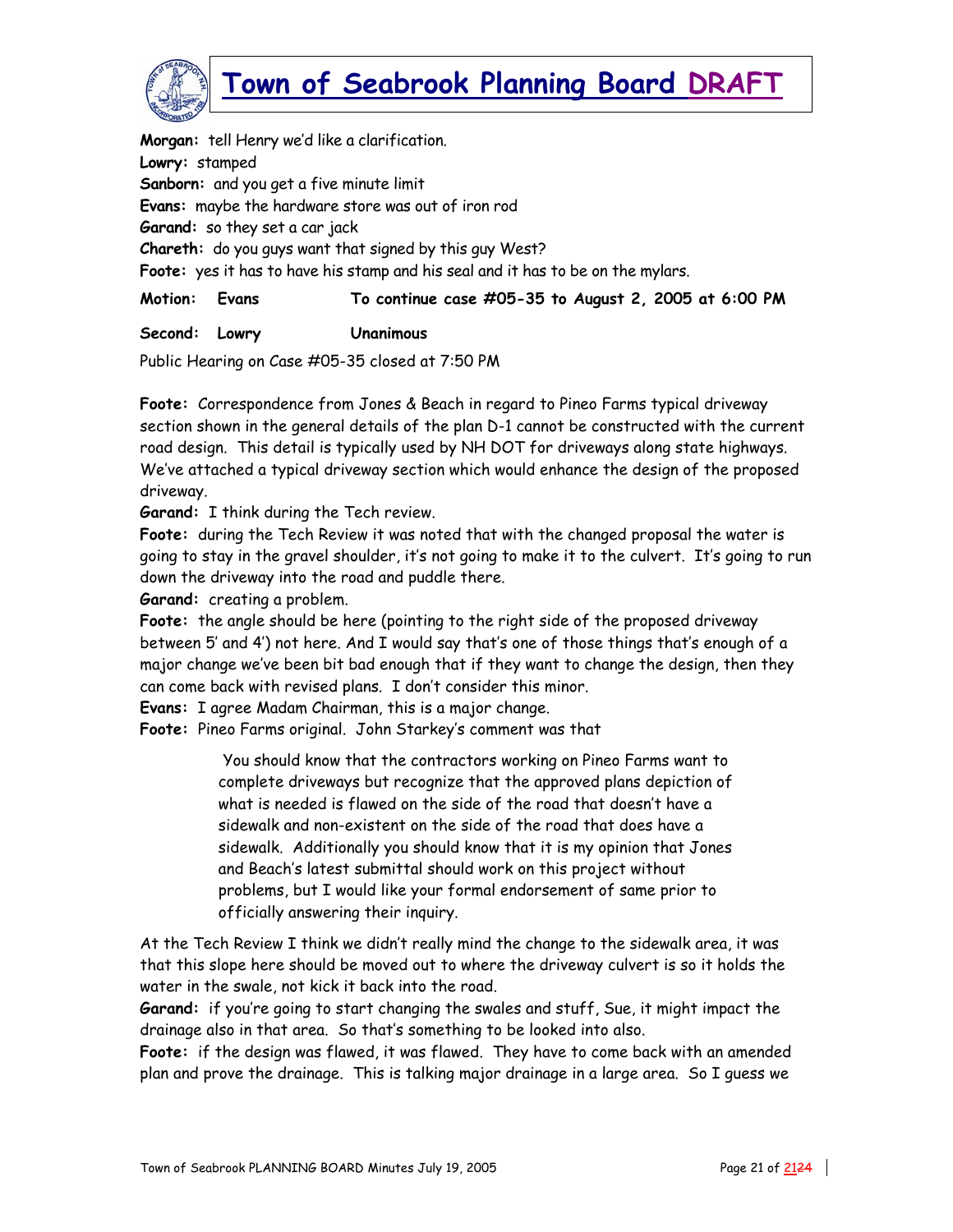

shall have to communicate back to Wayne Morrill that he's going to have to prove the drainage if he's going to alter the road.

Secretary: do we need to have another public hearing? Do I need to notify him that he needs a public hearing.

**Morgan:** let Wayne make the request.

**Garand:** should verification be sent to John Starkey that he can't do the changes until after the Public Hearing?

**Foote:** cc the letter to Wayne to John Starkey.

Secretary: I just need to tell Wayne that he needs to prove the drainage.

**Foote:** And bring in amended plans and have a public hearing. Tell him if he has any questions, if you want, highlight the second drawing and tell him that this slope has to be over the culvert and not out in the road. And then we would probably approve it, but it's got to be in a public hearing.

Other correspondence. Mary Ganz is notifying us that she has found the wetlands permit file for Belgian Drive and she has recorded it at Rockingham County Registry of Deeds. So that is now recorded.

We have a letter from Daniel and Wally Sullivan's attorney. (Chair Foote reads the letter in its entirety. The gist is that the Sullivans want potential buyers to be able to get a building permit because the approval does not specify any conditions including construction of the boardwalk for granting a building permit.)

**Garand:** do you have files at home, Sue? Do you have contractor statements about the boardwalk and so forth about finishing the road and can I have copies of all that? **Foote:** I'm trying to remember. I think Fred has a lot of documentation on that. You mean back a year or so ago when they were saying that they weren't going to finish it, they were going to walk away and that's when their bond had expired and we had to call in attorneys. I'll search for everything that I've got.

**Garand:** the bond does have \$41,000 and some change in it at this time. It's still in place. **Morgan:** I don't agree with most of the letter but I agree with the part where they say if we have a bond, then the Town should issue a building permit.

**Garand:** that's not my call. That's Beach Precinct.

**Foote:** at the time that the mandate came down to not issue a building permit, the bond either was about to expire or had expired. And, the Sullivans were saying that they weren't going to renew it, so that was the leverage of okay, if you're not going to renew it, then we're not going to allow a building permit until this place is finished.

**Morgan:** I understand. I prefaced my comments by saying if we had a bond, an adequate bond.

**Garand:** but at the same time we should also show the history of the site showing how they were talking about walking away from the project and that's why the thing was held up until it was completed.

**Morgan:** I didn't buy the part about the Sullivans being treated differently I thought the Sullivans owned the whole subdivision.

**Garand:** I think that was Carey & Giampa Association.

**Foote:** they are the ones that sold the lots to people to build on, yes.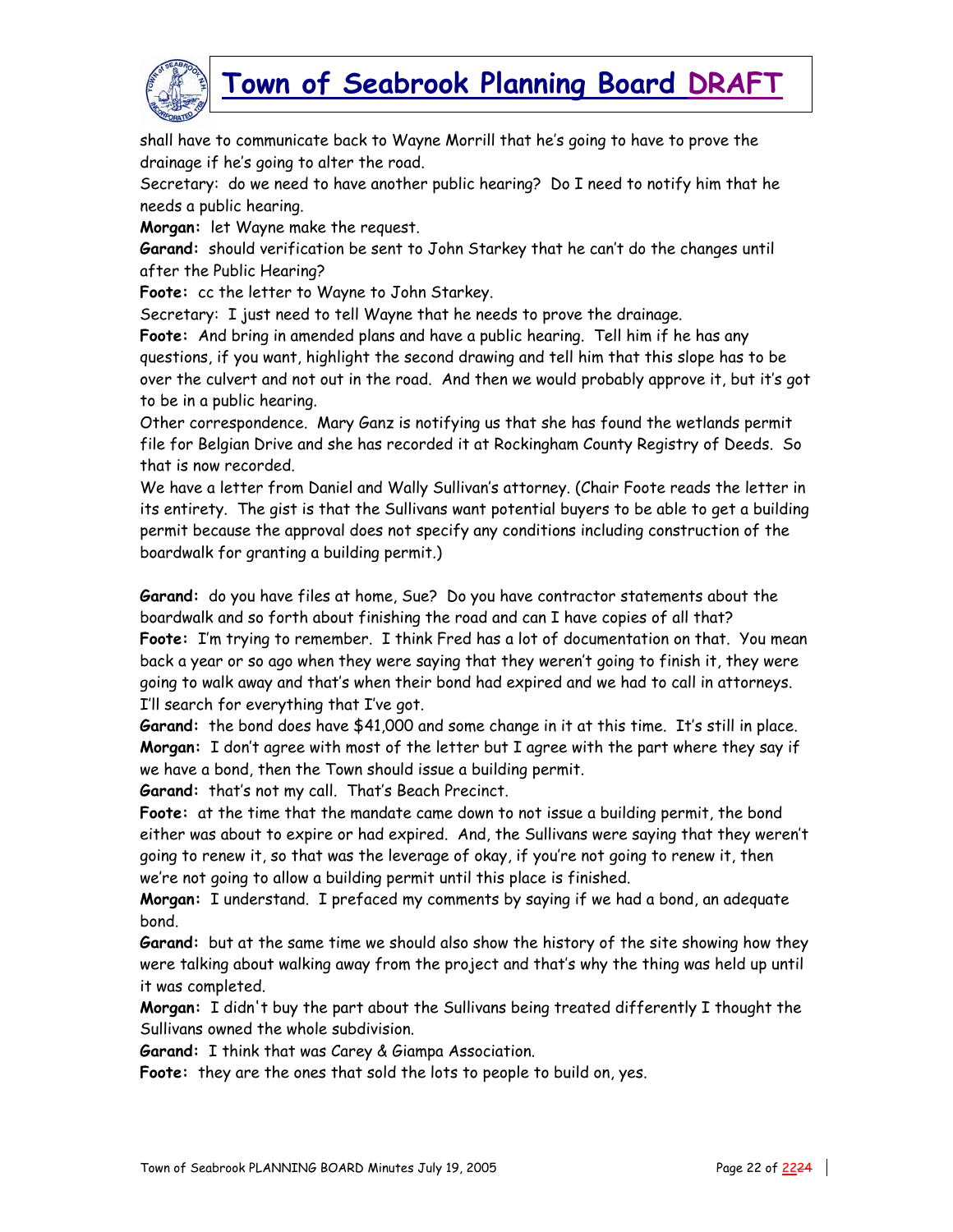

**Garand:** but didn't Carey & Giampa send letters regarding walking away from the project. If you can just take and forward that all to me so we have a paper trail.

**Foote:** I'm not sure what we have in our files because that was the time of Bill. But I might have some email correspondence on my machine at home. We have some correspondence of Notices of Decision from Seabrook Beach Zoning. One of the things that confuses me about these notices of decision and I think that we've gone through the whole accept and approve, they're saying they are accepting cases for administrative decisions does that mean that they are accepting them to begin deliberations on them, or does that mean that they are approving them.

**Morgan:** no, the Zoning Board is different. When you see accept I think they mean approved.

**Foote:** reads various decisions. Next, we have a letter on Elephant Rock Road from the Code Enforcement Officer in response to our request for Department Heads to review the project for a bond reduction. Site inspection done on May 2<sup>nd</sup> and as of July 11<sup>th</sup> there are no changes to the list of deficiencies noted by John Starkey, Sue Foote and Paul Garand on their on site review. Warner Knowles says that the water and sewer mains, manholes, etc. have been inspected and passed satisfactorily. But everything else hasn't. Have we seen this one from Attorney Stephen G. Ells regarding Pineo Farms Condominiums. It's correspondence back and forth between attorneys as far as they want a letter from the Town saying that the Town will accept the road if it's built to the Town's specifications. Something to do with the Attorney General's Consumer Protection and Anti-trust bureau in selling 18 condexes. Fred responded pretty much telling them that if its built to our regulations and it survives the two-year observation period the Planning Board will release it to the BOS for acceptance.

**Morgan:** do we have a two-year observation period?

**Foote:** two year maintenance period.

**Morgan:** we have a two-year bond.

**Garand:** it's a two-year maintenance period.

**Morgan:** it's the first I've heard the term two-year observation period

**Foote:** strike observation and say maintenance. Subdivider is responsible for all maintenance during this two-year period.

A member in the audience introduces himself as **Carlton Webb**, the manager of the Poland Spring Facility at 100 Ledge Road. I've been there for a bout three or four months now and I wanted to take this opportunity to stop in and say hello and get a sense for how things happen here in Seabrook. (a great deal of laughter among Board members). I am a big proponent of being a good neighbor, being involved, being supportive of whatever the event may be. Please feel free to reach out to us in time of need. It's summer time and we have water issues on an ongoing basis. Please do not hesitate to reach out to us. We are willing to help.

Planning Board members responded with Thank you's and wonderful, that's very nice.

**Mr. Webb** stated "this is quite interesting (Board laughed). Ledge Road is indeed a popular street. We do have some projects on the horizon as well. Some of you may be familiar with the size of our facility and we're still slightly underoccupied and we have some capacity that we are looking at sub-letting. We have some prospects. I could run a pretty good parking lot.